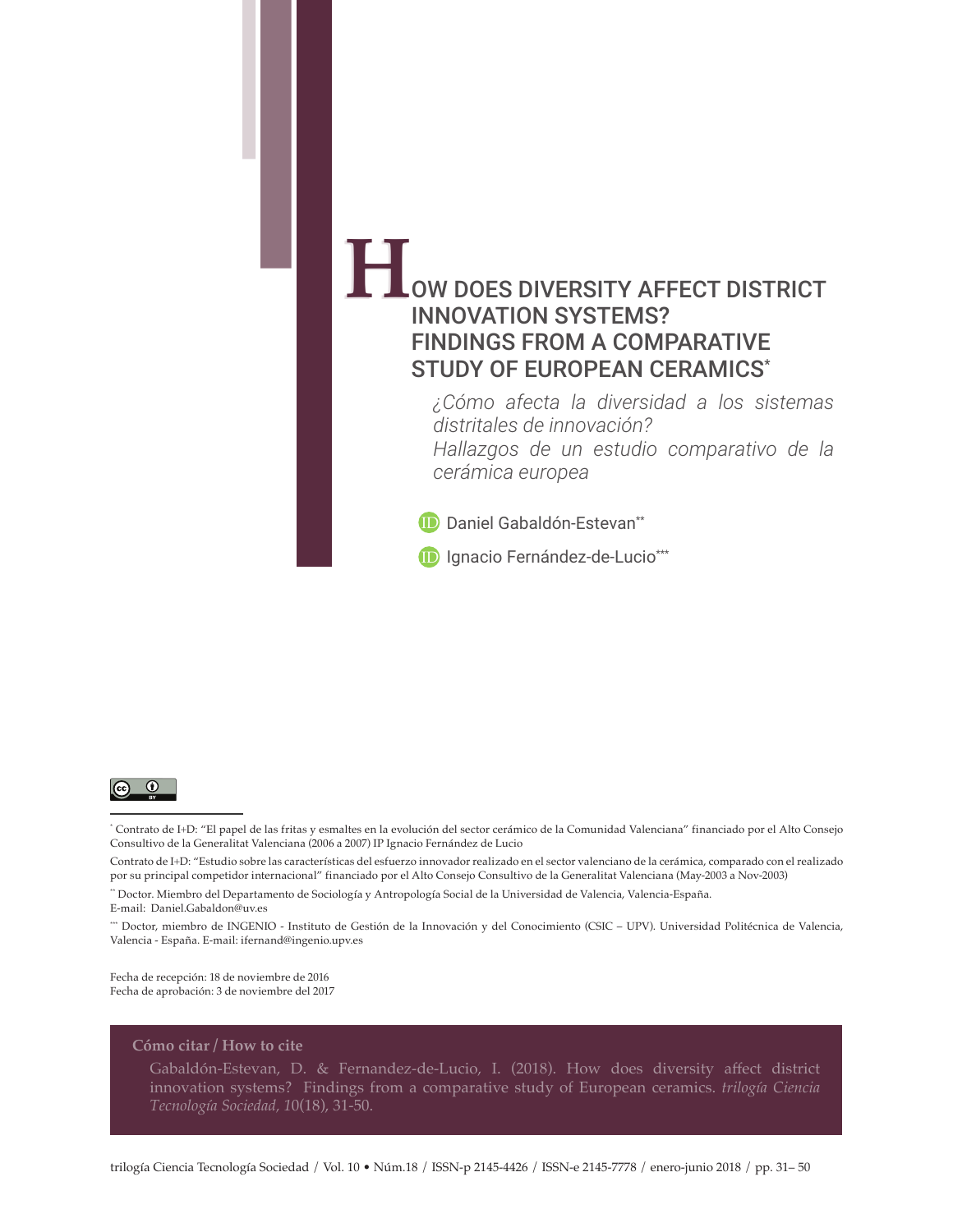**Abstract:** This research applies Nelson's (1993) primary typology of enterprises to understand why the propensity for innovation varies across ceramics district innovation systems in Europe. We use innovation systems and industrial district theories to explore the innovation capacity of the two most important ceramic tile industrial districts in Europe—Emilia Romagna in Italy and Castellon in Spain. Our analysis shows that, in both districts, innovation plays a decisive role in allowing companies to maintain competitiveness in a globalizing market. However, by comparing the composition of their district innovation systems, our analysis shows that: (i) although levels of competition in both districts are similar, cooperation is stronger in Italy; (ii) scarce technology and advanced service providers in Spain make it predominantly a follower in the adoption of innovation; (iii) higher innovation intensity in Italy is due to diffusion of technology from firms in neighbouring districts specialized in other industry sectors. We provide strong evidence indicating that differences in the industry mix shape both national and district innovation systems.

**Keywords**: ceramic tile industry, district innovation system, industrial district, industrial mix.

**Resumen:** esta investigación aplica la tipología de empresas de Nelson (1993) para entender por qué la propensión a la innovación varía entre los sistemas de innovación de distritos cerámicos en Europa. Usamos las teorías de sistemas de innovación y distritos industriales para explicar la capacidad de innovar de dos de los distritos industriales de producción de baldosas cerámicas en Europa: Emilia Romagna en Italia y Castellón en España. Nuestro análisis mostró que en ambos distritos la innovación juega un papel determinante para permitir a las empresas mantener la competitividad en un mercado cada vez más globalizado. Sin embargo, al comparar la estructura de sus sistemas de innovación, nuestra investigación comprobó que: (i) aunque los niveles de competencia en ambos distritos son similares, la cooperación es más fuerte en Italia; (ii) la escasez de tecnología y proveedores de servicios avanzados en España hacen que este país sea predominantemente un seguidor en la adopción de innovaciones; y (iii) la mayor intensidad de innovación en Italia se debe a la difusión de tecnología desde firmas en distritos vecinos especializadas en otros sectores industriales. Finalmente, proporcionamos evidencia sólida que indica que las diferencias en la composición de la industria dan forma a los sistemas de innovación, tanto nacionales como distritales.

**Palabras clave**: industria de baldosas cerámicas, sistema de innovación, distrito industrial, composición comercial.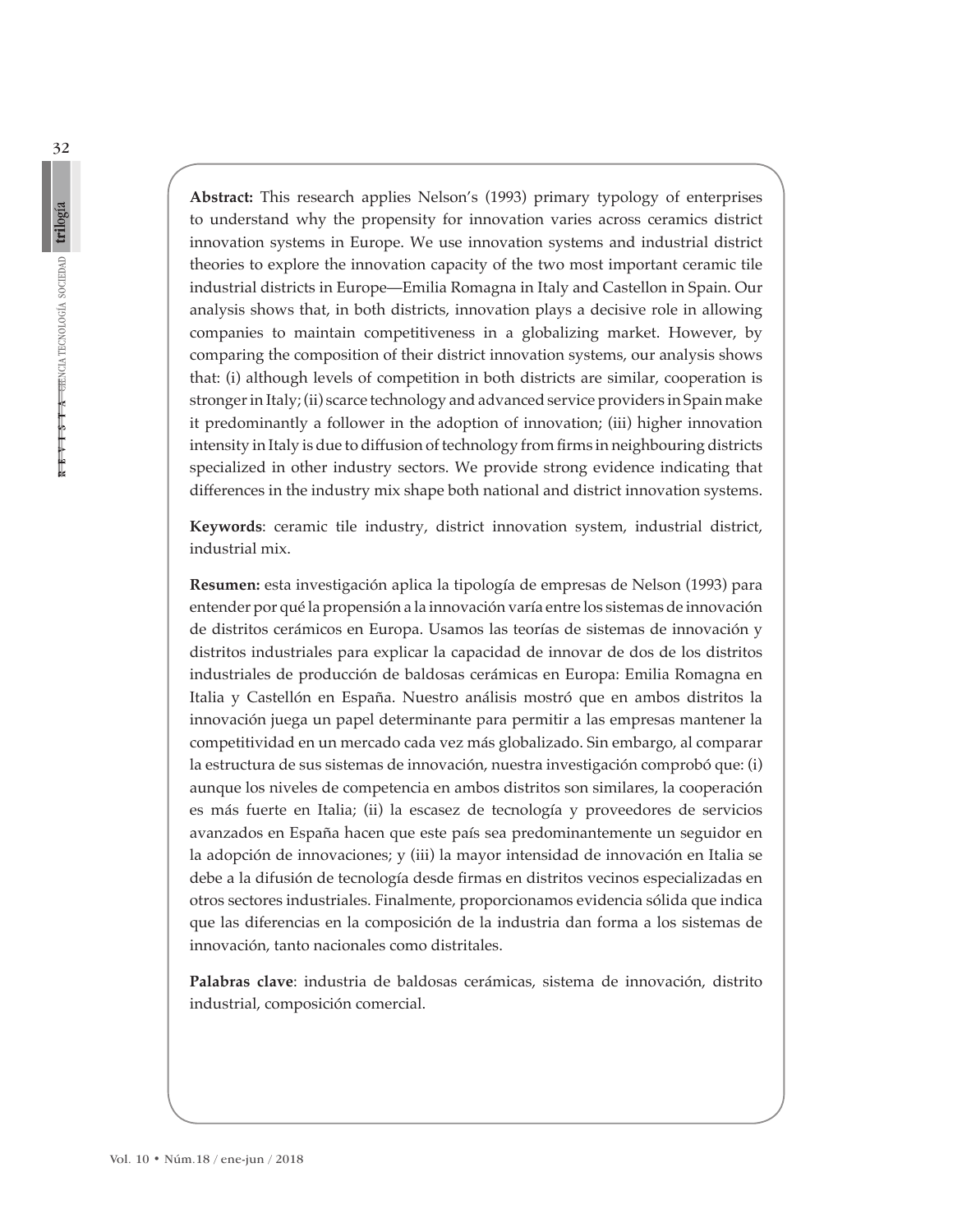A considerable amount of manufacturing activity in Europe is performed by Small and Mediumsized Enterprises (SMEs). According to Eurostat, $1$ in 2014, 43.8% of manufacturing companies in the EU -28 were SMEs, and this percentage rises to 66.7% and 57.3% for Italy and Spain, respectively. In those countries, many SMEs are structured into productive agglomerates such as clusters or industrial districts<sup>2</sup> (Boix et al. 2015; Sforzi and Boix, 2016), which applies to the case of ceramic wall and floor tiles manufacturing (Meyer-Stamer et al., 2004; Studies–ENTR, 2008). Awareness of the relevance of industrial districts has resulted in specific policy instruments such as technology districts in Italy (Bertamino et al., 2016).

Europe used to be the world leader in the production of ceramic tiles, but it was overtaken during the 1990s to 2000s. Currently, although China Brazil and India dominate the world production of ceramic tiles (Baraldi, 2016), Italy and Spain are the world leaders in ceramic wall and floor tiles innovation and they export over 80% of their production despite comparative disadvantages in production costs.

However, the innovative behaviours of Italy and Spain in ceramic wall and floor tiles are not equivalent. Their innovativeness seems to be linked to the industry mix in the focal and neighbouring districts.

In Section 1, we present the theory underlying our exploration of the intersection between systems of innovation and industrial districts. In Section 2 (Methods), we discuss our choice of comparative case study and the differences and similarities between the chosen cases. Section 3 presents a brief description of the industrial districts and the results of our analysis. Section 5 discusses our findings and their contribution to theory and practice. Section 6 discusses some limitations of our study and suggests some directions for future research.

# Systems of innovation

Most systemic approaches understand innovation as a collective and interactive process, in which a variety of institutions and organizations participate. An innovation system includes *'*all important economic, social, political, organizational, institutional, and other factors that influence the development, diffusion, and use of innovation' (Edquist, 2004, p. 182).

This theoretical approach to innovation considers that relationships and networks are key aspects of the processes of innovation and production (Edquist, 1997). The importance of the concept of innovation systems has increased (Doloreux and Porto, 2017) and technological change is not considered an exogenous factor explaining economic growth. Although the concept of innovation system derives from evolutionary economics, its influence has spread to other disciplines such as evolutionary economic geography (Kogler, 2015). In our view, the characteristics of our case are fitted to a sectoral innovation system framework.

Although the concept of sectoral system is linked to the perspective of traditional or econometric industrial organizational analysis (such as identification of sectors based on their products and demand, and an emphasis on basic technologies), it shows some differences (Malerba, 2002; 1999). For instance, it emphasizes the importance and heterogeneity of a knowledge base in agents' learning processes, sectoral institutions and organizations other than companies; the importance of dynamic complementarities; their emphasis on the processes of change; and the dynamics and coevolution of the sectoral system. The analysis of sectoral systems builds on evolutionary studies and

R E V I S T A CHACIA TECNOLOGÍA SOCIEDAD

<sup>1</sup> Source: [http://ec.europa.eu/eurostat/statistics-explained/index.php/](http://ec.europa.eu/eurostat/statistics-explained/index.php/Manufacturing_statistics_-_NACE_Rev._2#Sectoral_analysis) [Manufacturing\\_statistics\\_-\\_NACE\\_Rev.\\_2#Sectoral\\_analysis](http://ec.europa.eu/eurostat/statistics-explained/index.php/Manufacturing_statistics_-_NACE_Rev._2#Sectoral_analysis)

<sup>2</sup> Although the use of the concepts "industrial district" and "cluster" in the literature is inconsistent and inaccurate, the Porterian cluster is acknowledged to be the foundation of the Theory of the Firm (firm boundaries, firm heterogeneity and firm performance), whereas the "industrial district" concept takes equal account of social and economic issues (Ortega-Colomer et al. 2016).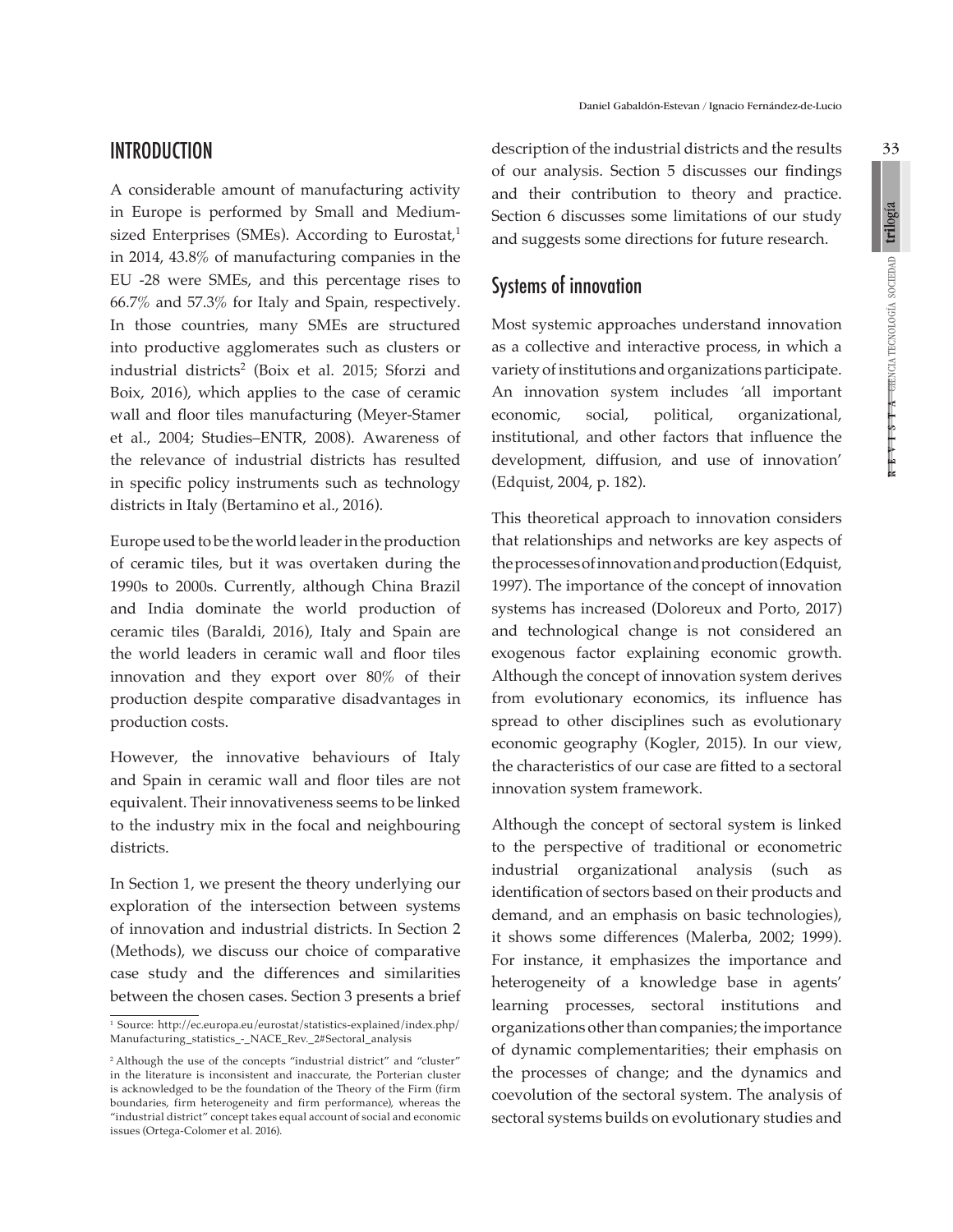34  $x + y + 3$  i  $A$  emnicial tecnología sociedad trilogía innovation systems, although it focuses on sectors rather than technologies or countries.

Malerba (2004) considers that innovation in a given sector is affected by three main factors: (1) knowledge and technology, (2) actors and networks and (3) institutions. Drawing on the evolutionary literature and adopting a sectoral perspective, knowledge can be seen at the base of technological change. Nevertheless, it is highly idiosyncratic at the company level and not freely and automatically disseminated among companies but rather absorbed by firms based on their accumulated capabilities. López-Bazo and Motellón (2017) found that the regional context moderates the effect of internal determinants—particularly, firms' absorptive capacity—and showed that the relevant interactions operate only for small and mediumsized enterprises and are negligible for large firms.

In sectors where innovation is rapid, knowledge and technology frontiers change continuously. The links and complementarities between artefacts and activities are relevant to establish the limits of the sectoral system. Dynamic complementarities take into account interdependencies and feedback at both levels, demand and production, which are the main sources of transformation and growth of sectoral systems that can promote virtuous cycles of innovation and change. For their part, actors or agents can be individuals, organizations (companies, universities, financial organizations, unions, etc.), sub-organizations (such as R&D departments) or groups of organizations (e.g. business associations). Agents, together with companies and non-business organizations, include both suppliers and customers. Depending on the type of industry, each of them plays a more or less fundamental role. These heterogeneous agents, which are characterized by learning processes, abilities, beliefs, objectives, structures and particular behaviours, are linked through market and non-market relations. The types of networks and relationships vary among sectors depending on the characteristics of their knowledge bases,

their learning processes, their basic technologies, the characteristics of demand and dynamic complementarities.

On the other hand, agents' knowledge develops according to relevant institutions, norms, routines, habits, practices, rules, laws, standards, etc., which are imposed or consensual, obligatory or optional, formal or informal, national and sectoral. Finally, according to Malerba (2004), demand within a sectoral system comes from individual consumers, companies and agencies, each characterized by their particular knowledge, learning processes, competences and objectives, and subject to social factors and institutions. Thus, buyers are not homogenous, but rather heterogeneous agents whose interactions with producers conform to institutions.

From a sectoral perspective, knowledge, learning processes and technologies are important. Regarding the latter, Malerba (2004) indicates that in some industry sectors more than one technology may be important, while the same technology can be relevant to more than one sector. A matrix linking technologies and products would be useful to differentiate sectors.

The foregoing suggests that, in a given sector, there can be companies that use more than one technology but, particularly in the case of large companies, there may be some differences between their technological diversification profiles.

In terms of knowledge, the sectoral perspective is in line with evolutionary theory, which highlights significant differences among sectors and technologies in terms of knowledge bases.

Malerba (2004) also notes other dimensions of knowledge useful to understand innovation activity in a sectoral system, and builds on Nelson and Winter (1982) and the notion of technological regime. One dimension refers to the appropriability or accessibility of knowledge. Knowledge can be internal or external to the company; the more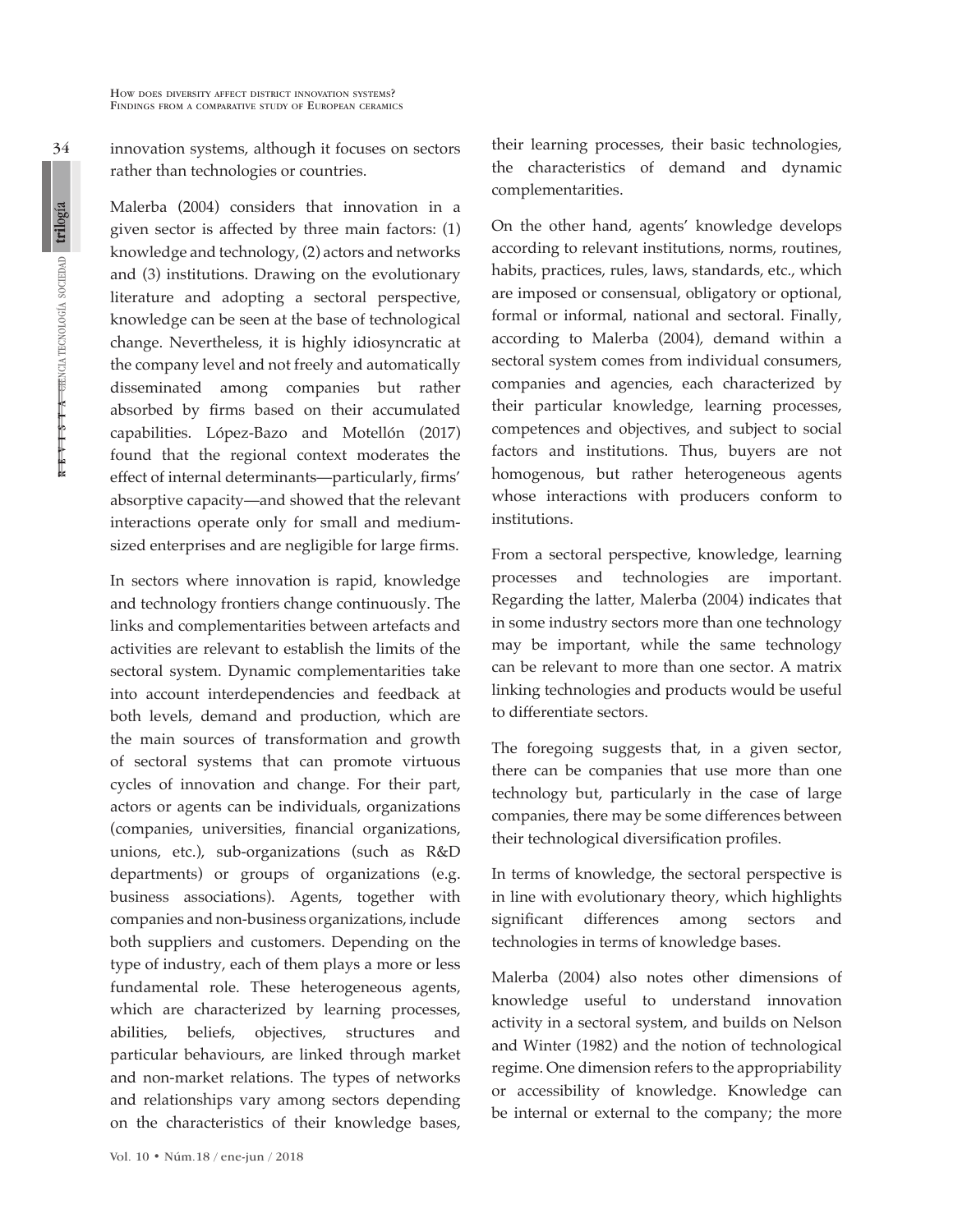35

internal knowledge implies higher possibilities for its appropriation (more difficult for competitors to imitate products and processes). Access to knowledge that is external to the sector is related to the level and sources of scientific and technological opportunities; external factors include human capital or scientific and technological knowledge developed in non-business organizations.

Second, sources of technological opportunities differ markedly among sectors as pointed out by Freeman (1982) and Rosenberg (1982) and, in some sectors, they represent technological opportunities linked to scientific advances in universities; in others, development of the firm's R&D activities. In certain sectors, opportunities to innovate come from suppliers (based on acquisition of equipment) or customers. Whether external knowledge is assimilated and applied in a specific industry depends on its accessibility and the possibilities for it to be transferred. If both are at a high level, innovation will also be high. However, if advanced capabilities are required to assimilate the knowledge, the industry will be more inclined to configure itself around large previously-established companies.

In addition, knowledge can be more or less cumulative depending on its source—cognitive, organizational or feedback from the market. Cognitive sources are learning processes. Knowledge obtained through learning can limit the acquisition of new information, but it can also generate new knowledge. Organizational capacity is specific to companies and generates path-dependent type of knowledge, which defines what the firm learns and can expect to learn in the future. Market feedback refers to opportunities for successful innovators to reinvest the returns from innovation in the development of new innovations and initiate a virtuous circle. Accumulation of knowledge can occur at different levels of analysis: technological, corporate (when appropriability is high), sectoral (when appropriability is low) or local (more feasible when appropriability is low and spill overs are located in an area).

According to Malerba and Orsenigo (1993), there is evidence that certain types of learning regimes are associated to basic innovative behaviours. Therefore, technological opportunities are more easily associated with radical innovations, accumulation is facilitated by innovative behaviour and the appropriability or accessibility of knowledge, by imitation.

Based on Malerba (1999), we can summarize the main elements of this perspective:

- The sectoral perspective focuses on knowledge and its structure. Knowledge bases differ among sectors and affect innovation activities, their organization and the behaviour of companies (or the appropriate unit of analysis).
- In relation to companies (or the appropriate unit of analysis), the sectoral perspective is interested in their learning processes, competencies, behaviour and organization, and emphasizes agents' heterogeneity and the variety of their behaviours and organization.
- Interdependencies and complementarities represent true sectoral frontiers, which may be at the input or demand level and may affect innovation, distribution or production.
- The role of non-business organizations and institutions is emphasized.
- The relationships between agents, whether market or non-market, are considered.
- The focus is on the dynamics and transformation of sectoral systems.
- Both tacit and codified knowledge play a fundamental role in innovation and production. The knowledge base underlying the firm's activities is idiosyncratic, does not spread automatically or without cost, and must be absorbed by companies through acquired skills.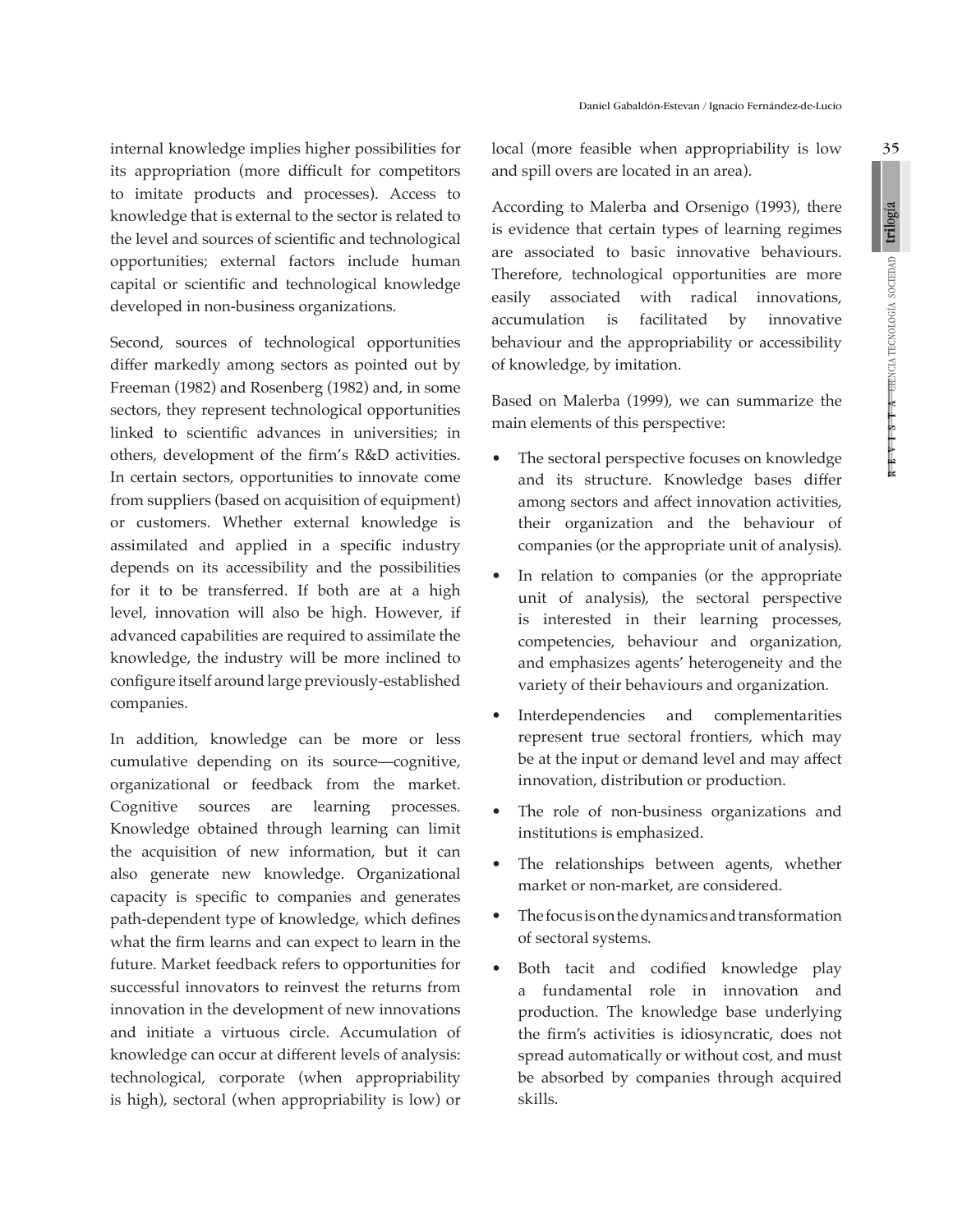- A multitude of links and complementarities that extend beyond the sector border are defined in terms of demand or basic technologies. These links can be static; dynamic complementarities include interdependencies and feedback at both the demand and production levels. Both affect firm strategy, organization and performance, speed and direction of technological change, type of competition and firm networks.
	- The sectoral perspective emphasizes the diversity among agents in terms of knowledge and skills, importance of trust, and degree of informal interactions and relationships between agents. It suggests that in contexts of uncertainty and change *'*networks do not arise as a consequence of the similarity of their agents, but because they are different. In this sense, networks can integrate complementarities in knowledge, skills and specialization*'* (Malerba, 1999, p. 17).

# Industrial districts

Districts are geographically defined production systems, characterized by large numbers of companies that deal with different phases and forms in the production of a homogeneous product. Originally formulated by Alfred Marshall in 1870, the concept of a Marshallian Industrial District (MID) was resurrected more than a century later by Becattini (2002, p. 484): *to emphasize the dynamic linkages between the socio-cultural features of a productive community and the rate of growth of both its productivity and innovativeness* and is defined traditionally as a

*A socio-territorial entity which is characterized by the active presence of both a community of people and a population of firms in one naturally and historically bounded area. In the district, unlike in other environments, such as manufacturing towns, community and firms tend to merge* (Becattini 1990, p. 38)*.*

The MID theory assumes the existence of a population of companies, usually small or very small, that specialize in one or more phases of the production process. A group of companies characterized by working together within a division of labour between companies rather than inside companies. This concentration and specialization increase the tension and need to innovate which, in turn, reinforces the integration and links among companies (Galetto, 2008). Furthermore, MID are conceived as social and economic wholes

*where the main industry and the local community of families and collective institutions overlap in the sense that the values, attitudes and investment decisions of the community are guided by the presence of the industry, and strategic industrial factors are linked to the socio-economic relationships developed in the community.* (Bellandi, 1996, p. 2)

The foregoing implies that there is a close interrelation between the social, political and economic spheres and that the operation of one (e.g. the economic) is determined by the workings and organization of the others. Therefore, economic success depends not only on the economic field but also on the broader social and institutional aspects (Dei Ottati, 2006).

In fact, in MID there is an institutional, public and private network that offers real services (Brusco, 1990).

One of the central aspects of the MID theory is the existence of external economies; that is, a large number of small producers specialized in particular phases of the production process in the same district, which allows maximum economic and efficient performance. A MID makes it profitable to investment capital in subsidiary industries that provide special elements required for each specific phase, that collect and distribute the relevant materials, or collect and distribute the products of their activity (Becattini, 1979).

A MID is characterized by: trained, specialized and flexible labour supply for the phases of the production process (Galetto, 2008); faster circulation of ideas (Becattini, 1979) via a large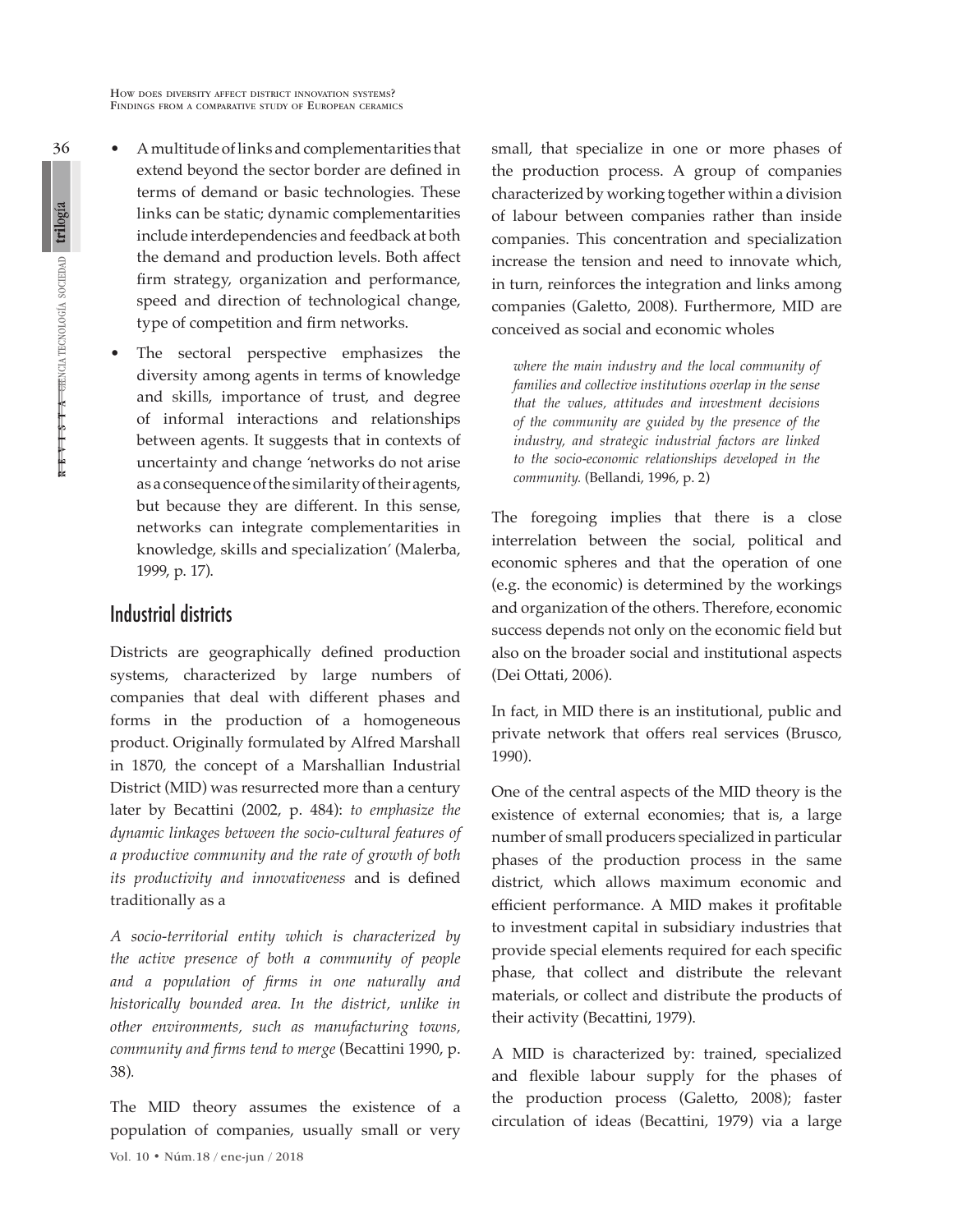population of workers thinking about, reflecting on and experimenting within an interconnected community (or, as Marshall described it, an industrial atmosphere), which allows knowledge to flow through the district, boosting innovation and productivity (technological efficiency and cost reduction); and physical, social and cognitive proximity among district agents make the processes of diffusion and absorption of innovations faster and more efficient—in MIDs, this rarely occurs through alliances or direct cooperation between companies (Boix, 2008). At MIDs, knowledge diffusion is based on the combination of several phenomena: 1) informal exchange of information in public and private spaces; 2) mobility of the workfoce; 3) chain of specialized suppliers articulated around the demands of the final integrator; 4) innovations in the supplier phases; and 5) imitation. Competition and moderate rivalry provide an incentive to take risks and innovate (Bellandi, 1996).

MID participants include final companies, suppliers of different intermediate products and services, and a wide range of other organizations (universities, business associations, industrial policy agents and other local or regional institutions). In MIDs, technological and organizational innovations take the form

*of a continuous process, with an accumulation and interdependence on the effects of a large number of technological changes, each of which is small, and consequently on the connotations of an incremental process of innovation (à la Rosenberg; [1983]), rather than through great leaps. (Schumpeter, [1946])* (Garofoli, 1989, pp. 81).

In MIDs, practical knowledge generated through the

*learning by practice or learning through use, requires a large number of interconnected actors to meet the demands of continuous exchange (learning through interaction). Therefore, most innovations are not generated in R&D departments but are derived from spontaneous creativity* (Boix, 2008, pp. 7) or are decentralized (Bellandi, 1996).

MIDs are characterized by bottom-up processes of innovation or decentralized industrial creativity (decentralization of the sources of new knowledge about the production process and the activities of use of products, which is beyond the control of R&D), which favours gradual change understood as (a) limited variation in markets, factors or technology and (b) a flow of continuous variations that accompany the processes of sustained growth (Bellandi, 1996).

Specialization in different activities or foci causes different particular knowhows and approaches to production and innovation, whose interaction favours the emergence of original combinations of products, processes and markets, allowing small businesses to focus on niche high-end markets.

Internal accessibility to the MID makes appropriation difficult as it elicits the imitation and development of new companies within the district network, and therefore favours incremental innovations.

From an evolutionary perspective, MIDs are *multicellular economic organisms immersed in processes of economic selection that see themselves in the need to change their traits through innovation in order to survive the process of destructive creation* (Boix, 2008, p. 7) in which the spin-off and the fragmentation of the production chain are facilitators of the innovative process.

The MID structure makes it difficult to adapt to more radical changes due to the tendency to inertia and its decentralized organization, which can hinder strategic investments to open new markets or set standards. Also, its diverse nature can favour the use of another of the subunits that make up the MID, thus ensuring its survival—even if its orientation changes—and the role of collective institutions or actual provision of real services in a MID, which can reduce the difficulties derived from decentralization (Bellandi, 1996).

Face-to-face contact and physical proximity among companies facilitate interaction and transmission of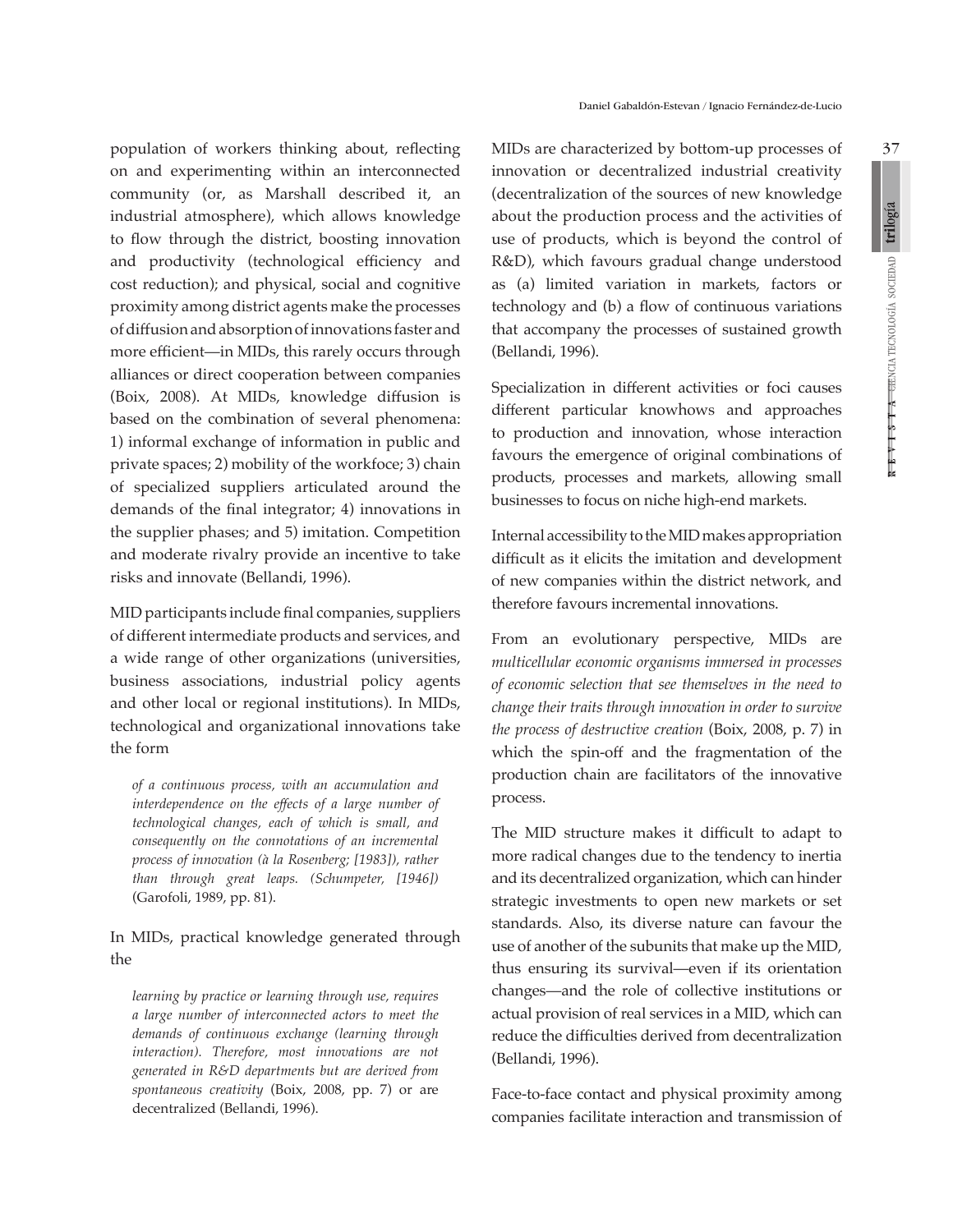$\mathbf{R}$  **E**  $\mathbf{V}$  **I**  $\mathbf{S}$  **T**  $\mathbf{A}$  **CHENCIA TECNOLOGÍA SOCIEDAD trilogía** 

38

resources and knowledge, which can be difficult in long-distance relationships.

All things considered, the critical value of districts is more linked to social or relational resources than to tangible externalities or physical infrastructures.

### District innovation system

Given the main contributions of both abovementioned perspectives, in this section we consider some of the traits of District Innovation Systems (DIS) (Gabaldón-Estevan et al. 2012). From a DIS perspective, the type of networks established can favour different types of knowledge transfer, allowing frequent contact among companies that can be positive for the development of incremental innovation, which requires deep knowledge in a certain area. However, these types of strong links seem not to be favourable to the development of breakthrough innovations because they provide information which, given the frequency of contacts, tends to be redundant, and because those same networks can lead to path dependency or a lock-in (Østergaard and Park, 2015) derived from a shared perception of reality (group thinking). For this reason, participating in networks with weak links is recommended for companies that want to preserve the ability to change their orientation (Fagerberg, 2003). An example here is the case of development of Inkjet printing in European ceramics (Hervás-Oliver et al. 2017).

Each innovation consists of a new combination of previously existing factors—such as ideas, capabilities and resources—which is why the degree of openness to new ideas and solutions is considered essential for innovation, particularly in its early stages (Fagerberg, 2003). Consequently, the greater the variety of these factors, the greater the chance of achieving a more sophisticated innovation.

It might seem that bigger systems (companies, regions, nations, etc.) have more advantageous starting positions because their constituent elements are richer; however, smaller systems (such as a DIS) do also require constant monitoring of competitors, surveillance systems and external sources of knowledge (Evans and Bosua, 2017). Thus, the greater the number of companies able to interact with external sources of knowledge, the greater the pressure on the remaining companies to do the same. And this drives the innovative capacity of both companies and the systems to which they belong (regional, national, or district) and is particularly relevant to SMEs, which need to compensate for limited internal resources through good capacity for interrelation with the outside world. Nevertheless, the growing complexity of the knowledge bases required for innovation means that even large companies increasingly depend on external sources for their innovation activities (Fagerberg, 2003).

Kline and Rosenberg (1986) underline that innovation should not be understood as a welldefined and homogeneous 'something' that appears or is available at a precise moment; in most cases, innovations involve drastic changes in their economic significance. Many improvements following the first introduction of an invention produce much more important economic consequences than the initial invention. For instance, Nelson and Rosenberg (1993) indicate that the innovative Schumpeterian company, which brings the product to market, is generally not the one that ultimately collects most of the profit associated with the innovation. A successful innovation depends less on invention and more on design. Innovative activity, therefore, depends on the interactions among the set of institutions that make up the DIS and neighbouring industries, through what has been described as *cross-industry innovation capability* (Hauge et al. 2017).

The systemic vision includes a series of conditions. First, it implies that agents and institutions are considered in terms of their contribution to innovation. A fundamental aspect of improving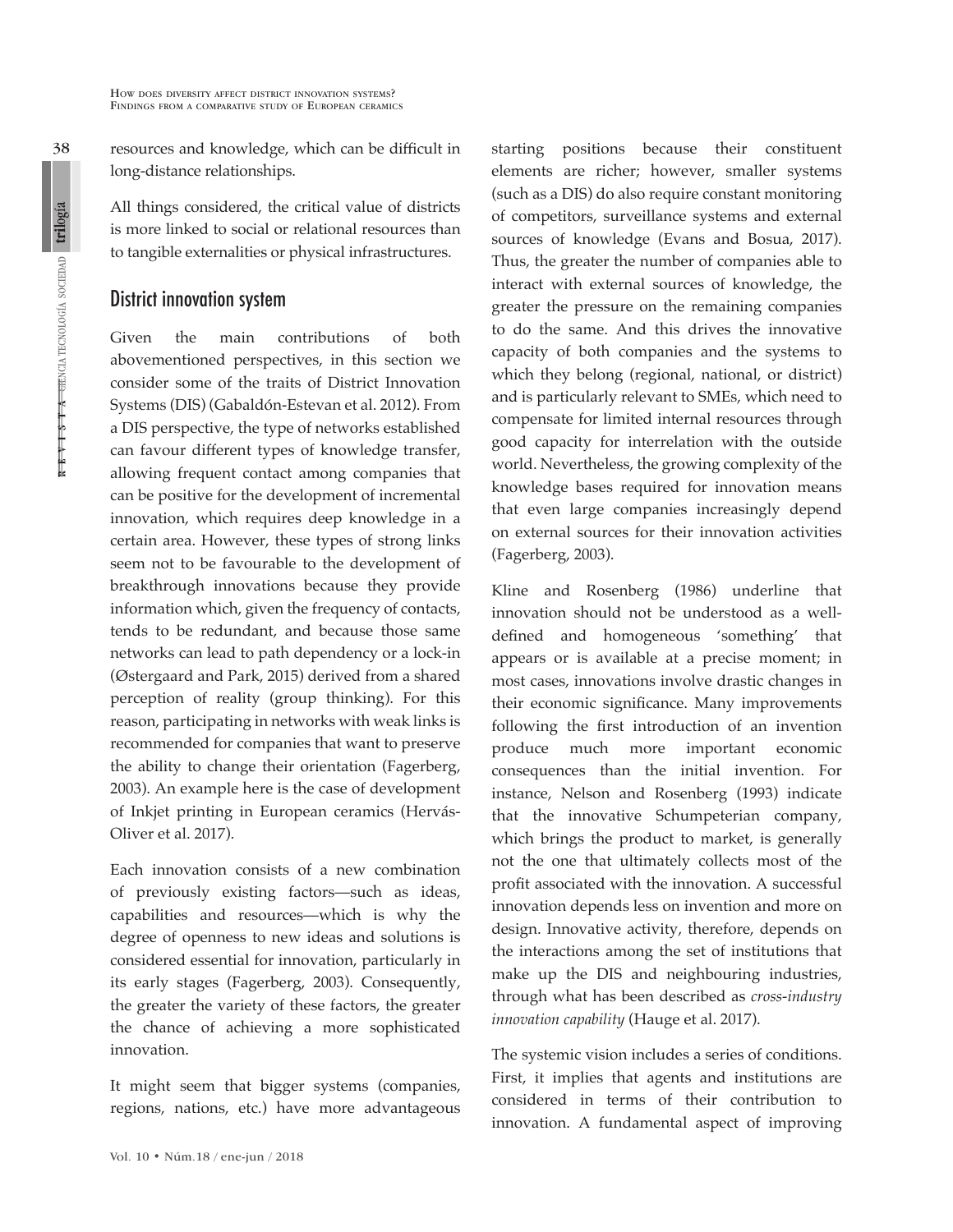the innovation process involves reviewing and redesigning the links between the parts of the system. This vision assumes certain imperfections in the market for innovations, which require political intervention. Competences are distributed unequally among companies; good innovation practices are not immediately disseminated among companies and market mistakes may include failures of institutions to coordinate, connect and meet the needs of the system. On the other hand, it is assumed that the institutional framework differs from one territory to another, and that certain phases of the process are more suited to the companies in a specific territory or country. In short, innovation systems must ensure the flow of information through interfaces between companies, research centres, entrepreneurs, investors, consultancies, patent agencies, local institutions and other intermediaries (Lundvall and Borrás, 2005).

In a generic way, from the perspective of the DIS, innovation is conceived as an interactive process in which a multitude of different kinds of agents participate, they include clients, companies and other organizations such as universities, research centres, public administrations and financial institutions. The networks that connect the different elements of the system, information exchange mechanisms, feedback and knowledge stock are paramount, since companies do not innovate in isolation but in interaction with other companies and organizations and elements of the system. Cainelli and Zoboli (2004) suggest that economies of localization can favour intra-industry spill overs (exchanges of information among firms belonging to the same sector), whereas inter-industry spill overs associated to a variety of sectors in a local environment can foster the cross fertilization of ideas.

In contrast to the sectoral perspective—which is distinguished by the notion of industrial sector (defined in terms of product) as the scope of analysis and, consequently, of interest to those companies, agents and institutions that are linked to the sectoral activity regardless of its location—in a DIS the emphasis is on the types of relationships that are generated in the same territorial area. Malerba suggests several connections along these lines: *'high accumulation of knowledge in specific spatial locations is more likely to be associated with conditions of low appropriation and spill overs of spatially localized knowledge'* (Malerba, 1999, pp. 9), which coincides with the district scope of our approach. On the other hand, he indicates that the analysis of the agents that intervene in a system may be different (superior or inferior) to sector analysis (Malerba, 1999, pp. 15). Malerba also suggests that in some sectors networks can constitute local (regional) systems of innovation and production (Malerba, 1999, pp. 17), and recognizes that:

*a tradition close to sectoral systems is the study of regional or local systems: in fact, often a local system coincides with a sector (see for example the studies on industrial districts and the machinery industry)* (Malerba, 1999, p. 30).

The main ideas in MID theory are based on the rejection of the sectoral unit of analysis, due to its inadequacy to explain the main phenomena that affect the development of local production systems. According to Becattini, Marshall suggests that the industrial district is the indivisible unit, the atom, on which industrial research must be based. In addition, spatial location and the multi-sectoral nature of MIDs provide them with greater stability in the face of intense changes than any industry, sector or technology. The more transitions MIDs experience, the more their identity is reinforced (Becattini, 1979).

Also, from the systemic perspective, the emphasis is on the way the interconnections that facilitate interactions and synergies among companies without large resources can make up for the lack of those resources. Hobday (1991) describes the main mechanisms that help these companies: (1) small business groups can maintain cutting-edge technologies by relying on other organizations in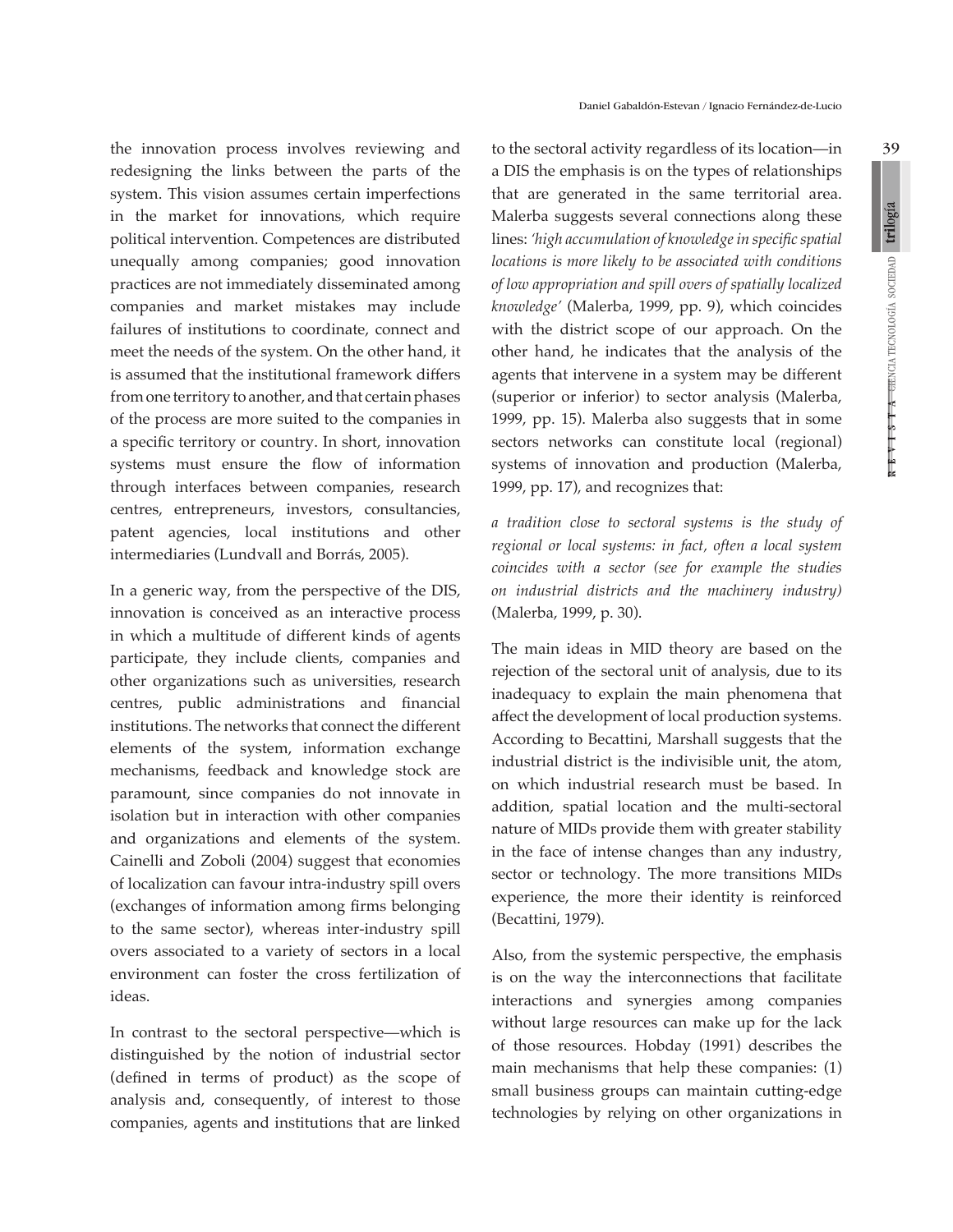the network; (2) accumulation of skills and collective learning within the network benefits all participants; (3) the network promotes the flow of key individuals between companies; (4) competencies can be combined and recombined to overcome bottlenecks; (5) the time and costs of innovating are reduced; (6) the network allows new innovative companies to enter the industry; and (7) companies operate in the network with great flexibility and at reduced costs.

These characteristics coincide with the so-called competitive advantages of district economies, which are derived from a strongly interconnected set of economies external to the companies, but internal to the district (Dei Ottati, 2006). Such advantages are summarized as: (1) efficiency in the use of resources, particularly work and intermediate inputs; and (2) innovation as a result of the accumulation of specialized human capital, competitive dynamics and rapid dissemination of information.

Thus, we use the notion of DIS, which requires the unit of analysis to be expanded to include not only the companies and institutions that make up the industrial district but also those elements of its sectoral system (conceived as both a technological system and a product) with which such unit interacts based on the location in the same national or regional innovation system, or outside of it, which applies to the case of the ceramic tile districts in Italy and Spain (Fernández et al, 2005, Molina-Morales, 2008a,b). Therefore, what defines which agents and institutions fall within the unit of analysis of the DIS is their contribution to innovation in the district being analysed. Thus, we avoid delimiting industry activity based on a product (in our case the ceramic tile), which would neglect other relevant activities (e.g. frits, glazes and ceramic colours). We also try to avoid the classification of industry activity based solely on technology, since its contribution is relatively conjunctural to the development of the industry (Becattini, 1979; Ybarra, 2007). On the other hand, as Becattini (1979) points out, the sense of belonging to an industry (as an element of collective psychology), which is at the basis of the definition of MID, can be useful for limiting our unit of analysis.

Consequently, it is clear that we are not proposing a radically new concept to analyse innovation in industrial conglomerates (closer to the original source) but rather a synthesis of two perspectives on industrial development using different yet complementary tools and levels of analysis.

# METHOD

We carried out a comparative analysis to study the ceramic tile industries in Castellon (east Spain) and Emilia Romagna in Italy. We believe that a comparative study helps to identify the specific factors of each of these European ceramic tile industrial districts.

Both the Spanish and Italian ceramic tile industries have strong production capabilities and led sales in the international market until the 1990s and early 2000s, when they were overtaken by emergent economies. However, according to Baraldi (2016), in 2015 they were ranked  $2<sup>nd</sup>$  and  $3<sup>rd</sup>$  after China in the share of world exports (China 39.8%, Spain 13.8%, Italy 11.6%), and  $4<sup>th</sup>$  and 6<sup>th</sup> in world production (China 48.3%, Brazil 7.3%, India 6.9%, Spain 3.6%, Vietnam 3.6%, Italy 3.3%). As a result of the competition of new producers, there is a need for continuous improvement and innovation in Italy and Spain, which face similar internal market problems due to the recent financial crisis, as well as quality and environmental regulations (Gabaldón-Estevan and Hekkert, 2013; Gabaldón-Estevan et al., 2014; Monfort et al., 2014).

Despite their similar context, there are substantial differences between the Spanish and Italian ceramic tile districts. The most of important dissimilarities are bigger companies and a stronger component of metal mechanics in the Italian DIS, which is also surrounded by other industrial districts (Meyer-Stamer, et al. 2004; Molina-Morales, 2002). Conversely, the Spanish DIS is characterized by smaller companies with a higher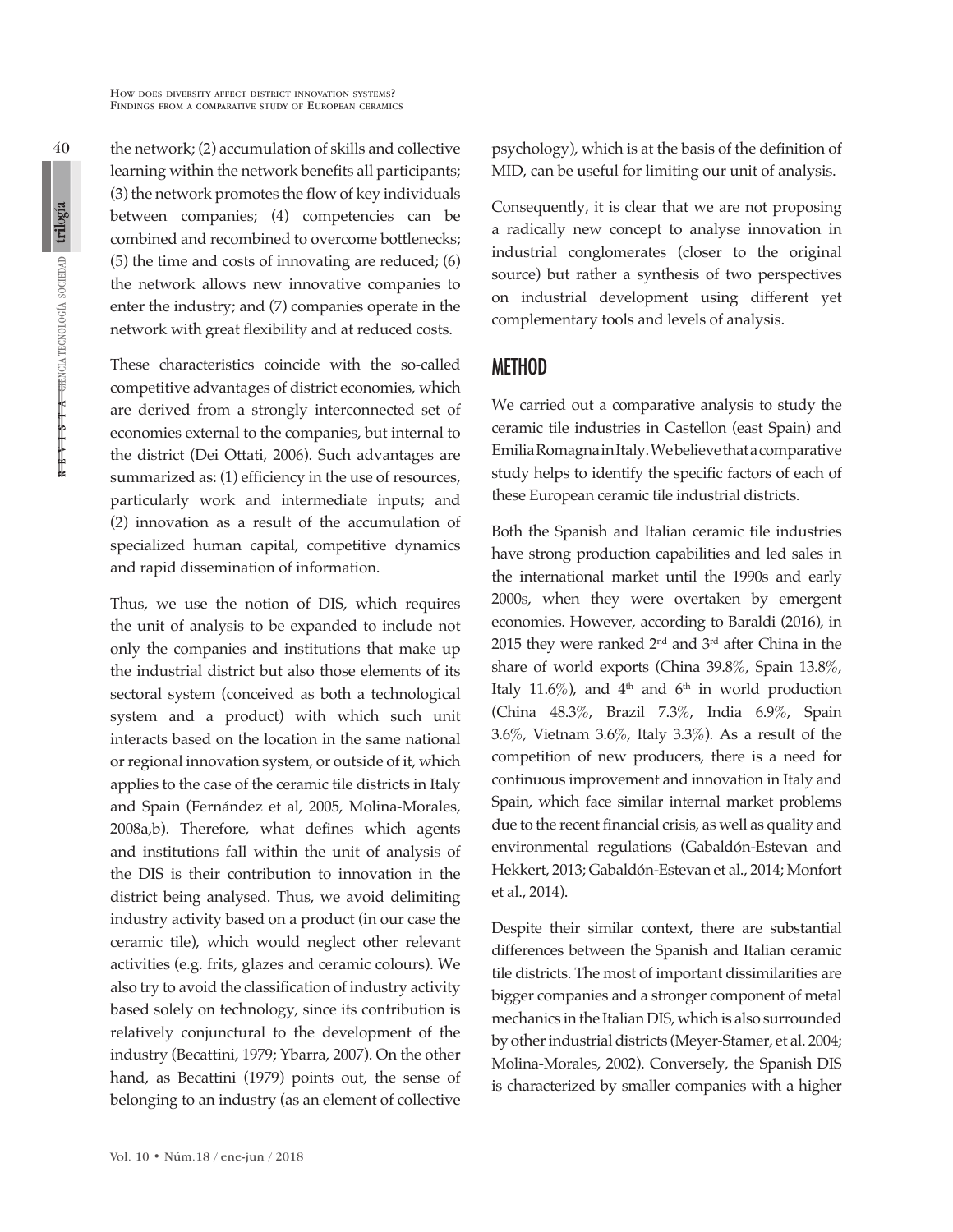proportion of frits, glaze and colour companies, more geographically isolated from other industrial districts.

Based on a qualitative interpretive research design, empirical evidence was gathered through 36 semistructured personal interviews with representatives from these districts. Such strategy builds on previous work on these districts.

Interviewees (see Table 1) in Italy and Spain include managers from the ceramics, electro-mechanical and glaze companies; representatives of employers' and workers' associations; representatives of public institutions specialized in technology or trade; directors of research institutes responsible for R&D for the industry; and academics researching the area. The interviews were designed to obtain information on various aspects of the innovation process. Specifically, we are interested in understanding the achievement and dissemination of innovation in the market, and the role of the various agents that participate in the innovation process. During the interviews, in addition to general questions, we asked about sector evolution, global production trends, new competitors and trade. This information, combined with statistics, was used to study the innovation capacity of European ceramics.

| Ceramic tile                           | Frits, glazes & colours | Machinery and<br>equipment       | Scientific environment   Other |                           |
|----------------------------------------|-------------------------|----------------------------------|--------------------------------|---------------------------|
| Sassuolo (Italy)                       |                         |                                  |                                |                           |
| G.M. (Assopriatrelle)*                 |                         | P.G. (ACIMAC)*                   | C.P. (CCB)                     | P.G. (CWR)                |
| G.M. (Cooperativa Cerámica<br>d'Imola) |                         | I.L. (LB Officine<br>Meccaniche) | M.R. (UMRE)                    | G.S. (Tile Edizioni)      |
|                                        |                         | F.S. (SYSTEM)                    | G.S. (UMRE)                    |                           |
|                                        |                         | G.V. (CIMES)                     |                                |                           |
| Castellon (Spain)                      |                         |                                  |                                |                           |
| P.R. (ASCER)*                          | IL.B. (ANFFECC)*        | F.O. (ASEBEC)*                   | E.C. (ICV-CSIC)                | F.C. (QPT)                |
| M.T. (ASCER)*                          | C.G. (ANFFECC)*         | S.C. (Cretaprint)                | C.F. (ITC)                     | E.D. (COCIN<br>Castellon) |
| R.B. (Gres de Nules - Keraben)         | C.G (Vernis)            | J.R. (Plasma)                    | IA.H. (UII)                    | J.R. $(ATC)$              |
| J.C. (Zirconio)                        | M.R. (Ferro)            |                                  | M.M. (ITC)                     | J.B. (SECV)               |
| J.P. $(Tau)$                           |                         |                                  | G.M. (UII)                     | JM. S. (Ayto. Onda)       |
| J.R. (Tierra Atomizada)                |                         |                                  | D.G. (ALICER)                  |                           |
| S.L. (Silvano Lassi)                   |                         |                                  |                                |                           |

| Table 1. Description of the informants' interviews |  |  |  |
|----------------------------------------------------|--|--|--|
|----------------------------------------------------|--|--|--|

#### \* Representatives. Source: Authors' own elaboration.

It should be noted that, although the group of experts interviewed provided information on different production activities of the value chain and from public and private institutions not involved in productive activities, the interviews focused on questions related to the main productive activity, that is, ceramic tile production.

Finally, to understand why the propensity for innovation varies across ceramics district innovation systems in Europe, this research applies Nelson's (1993) primary typology of enterprises. Nelson distinguishes three types of industries based on the characterization of their technical change process. We classify the enterprises in the two ceramics districts studied in this paper as follows. Type A enterprises (correspond to Nelson's *bulk commodities*) group the producers of ceramic tiles (Type A - Tile producers) based on minimal product and process innovation; they exploit equipment and input suppliers as the sources of innovation. Type B enterprises are providers of technology and advanced services (i.e., mechanics, electronics, design ventures) and include *complex systems* producers (Type B1 - Machinery and Equipment producers) and *chemical products* producers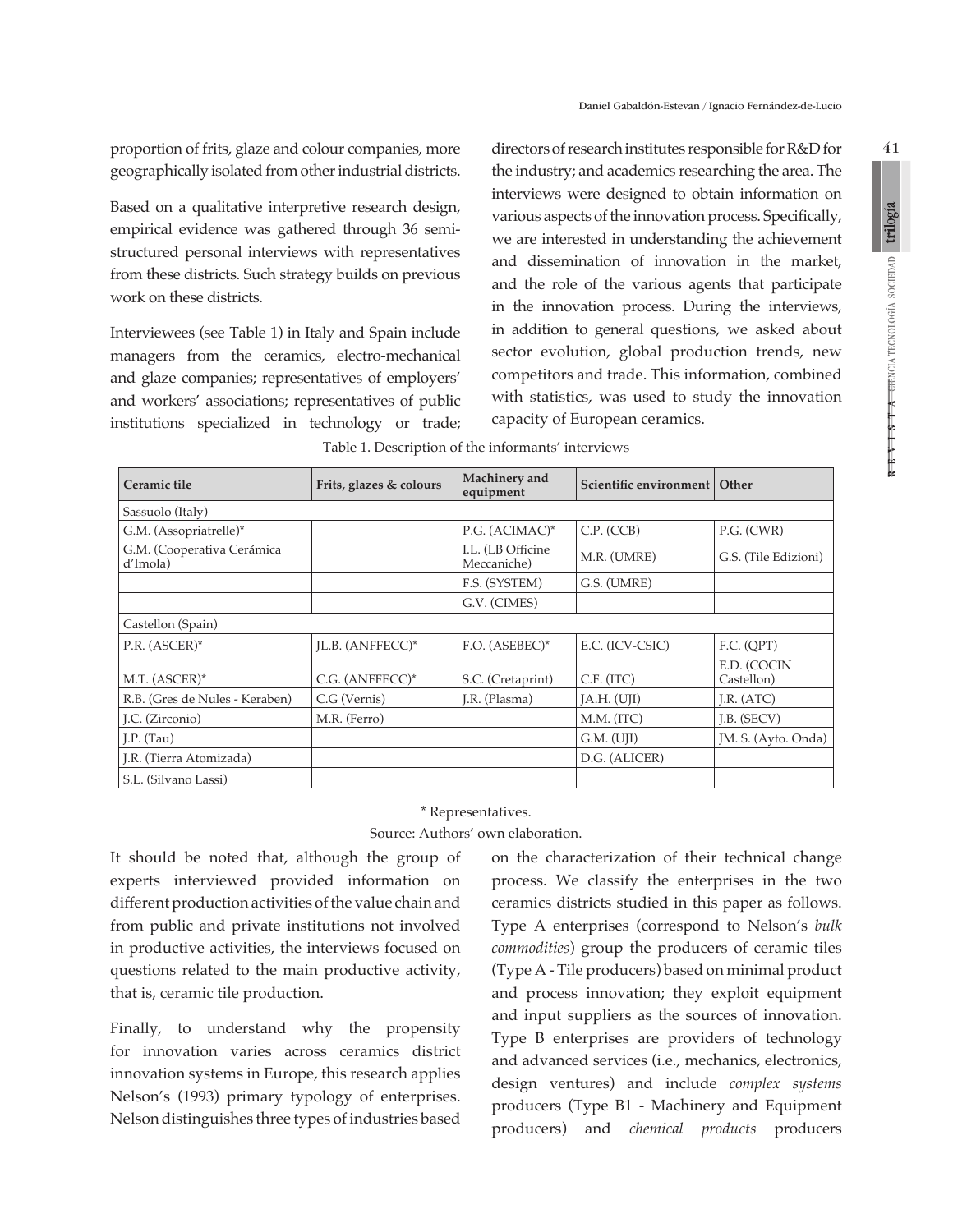(Type B2 - Glaze and Colour producers), which are responsible for most innovation in the ceramic tile districts. The technical advances of complex systems producers tend to be incremental improvements to components and system designs; chemical products producers innovate mainly through the introduction of new products. Consequently, input suppliers such as component and material producers and system designers—play an important role in the innovation processes of Type B1 enterprises, but are less important for the innovation processes of B2 enterprises, whose products do not involve complex systems. It follows that the producers of chemical goods are more dependent on in-house R&D and close relations with clients, while complex systems producers are more dependent on the innovative performance of their input suppliers.

# **RESULTS**

In this section, we present the results of our analysis starting with a brief description of both industrial districts in the European ceramics innovation system. We identify the elements of the analysis and compare the cases based on the characteristics of their productive, scientific and technological environments.

The technological progress and competitiveness of an industry heavily depend on institutions and supporting organizations. National institutions have a strong regional influence on district firms. A comparative analysis of the Spanish and Italian ceramic tile DIS shows that, at the institutional level, the Spanish tile sector is more fragmented than the Italian. In Italy, the tile manufacturers' association (Assopiastrelle) and the association of manufacturers of machinery and equipment (ACIMAC) dominate the district, while in the Spanish sector several institutions are important, especially the manufacturers' association (ASCER). The other institutions are associations of frits and glaze manufacturers (ANFFECC), manufacturers of machinery and equipment (ASEBEC), ceramics technicians (ATC), and ceramic and building materials distributors (ANDIMAC). This diversity in Spain reduces the influence of each entity on the tile district. In Italy, ceramic and technological fairs (respectively Cersaie and Tecnargilla) are more important than their Spanish equivalents (Cevisama and Qualicer). In neither case do the districts benefit from direct policies, although the institutional environment in Spain is more sympathetic to the Spanish tile industrial district.

At the scientific level, we can distinguish between education and research activities. In Spain, Jaume I University (Castellon) offers high quality degrees in chemistry oriented towards the ceramics process; however, there is very little provision of good quality training in management, commerce and industrial engineering. In Italy, the degree courses offered by the University of Modena and Reggio Emilia have only recently included chemistry; their main strengths are in business administration and industrial engineering. More research is conducted in the Castellon district, supported by Jaume I University and two research centres—Instituto de Cerámica y Vidrio and Instituto de Tecnología Cerámica (ITC). The Centro Ceramico di Bologna (CCB) is responsible for most ceramics research in Emilia Romagna district.

Technological and services innovation is driven by the glaze sub-sector in cooperation with the ITC in the Castellon's ceramics district, and by machinery providers and design studios in the Italian ceramics district. The CCB's capabilities are less sophisticated than those in the Spanish industrial district. In Spain, the ITC stands out for its contribution to training (80% of the teaching staff in chemical engineering are specialized in ceramics technology) and R&D. The Emilia Romagna district has design, management and commercialization strengths, but not the support of a technical association similar to the Spanish ATC.

To summarize, first, leadership is weaker and more fragmented in the Castellon ceramics district, which negatively affects its direction and visibility. Second, the strength of this district is in the glaze sub-sector (Type B2) and in chemistry (training and R&D), while Emilia Romagna's are in R&D conducted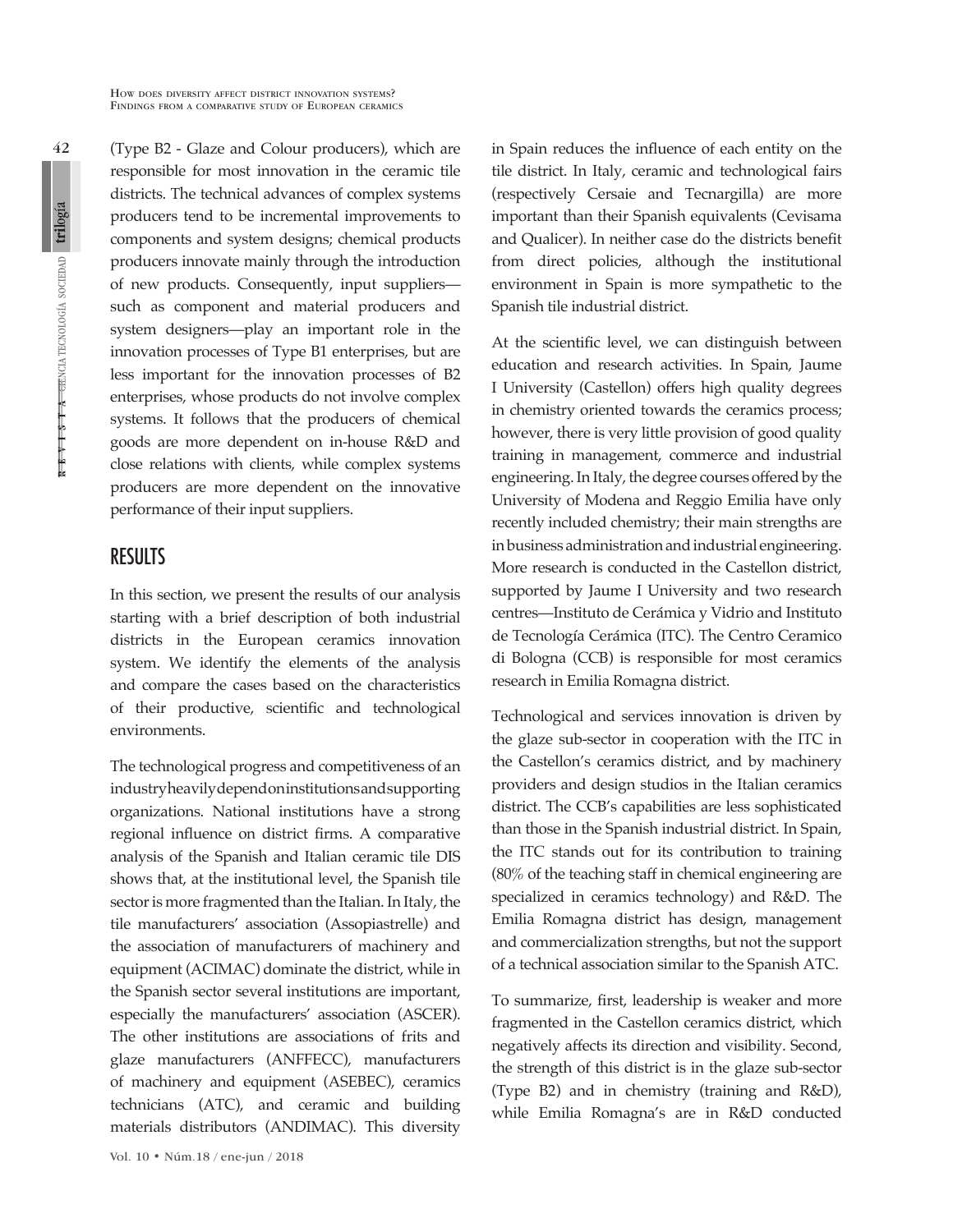by machinery providers (Type B1) and training in business administration and industrial engineering (Gabaldon-Estevan, 2016).

The district productive environments differ in several ways. First, Spanish enterprises are younger and smaller (see Table 2), more flexible and more dynamic than their Italian counterparts, with limited capacity for independent research. The older age of Italian firms means they are more experienced in management based on the expertise of firms' owners and main shareholders, which results in more business-like organization and involvement of shareholders in strategic decision-making through participation in firms' boards. Generally, Spanish enterprises are not specialized, but produce several different types of products; they are involved in subcontracting and do not collaborate with other firms. Italian companies are specialized in products, which increases their impact on the innovation system. The share of Castellon's tile products in the high market segment is small, while Emilia Romagna is the leader in all the major market segments.

Table 2. Tile producers: number of firms and employees in 2008 and estimated size of the industrial district

|                    | Italy     | Spain     |
|--------------------|-----------|-----------|
| Firms              | 195       | 201       |
| Employees          | 26.364    | 22.300    |
| Mean               | 135.2     | 110,9     |
| ID km <sup>2</sup> | $35 - 40$ | $20 - 25$ |

Source: KPMG, 2010.

The recent introduction of robots in different phases of the production process, the development of porous single-firing and porcelain stoneware are notable. The production of porcelain tiles—a type of ceramic tile that requires more pressing and cooking at higher temperatures—was developed in Italy by Italian machinery manufacturers and, although the production of this type of good is greater in the country of origin, it has increased in Spain.

Italian machinery companies have been responsible for most process innovations and, especially, innovations from nearby districts. For instance, the atomizing machine that was adapted from equipment used to manufacture milk powder and the roller furnace—an adaptation from the biscuit manufacturing industry—both belong to the agri-food sector in Emilia-Romagna (Russo, 1996).

The most recent innovations, except for *Laminam*3, are directly linked to design. If we decompose a ceramic piece into its three basic properties—size, texture and decoration/colour—we can follow the main innovations in each area. Innovations in size have been developed by Spanish ceramists in collaboration with Italian equipment companies and constitute a product differentiation strategy. Italian ceramic producers, in close collaboration with Italian equipment companies, have developed a variety of textures that mimic all types of natural stone and wood surfaces. The response from the Spanish frits, glaze and colour companies was to develop the Inkjet printing technology with partners outside the European ceramics sector (Tortajada et al. 2008; Hervás-Oliver et al. 2017) where a frit, glaze and colour company has developed several patents in association with British and Japanese partners. Finally, regarding decoration and colour, in Spain this activity is carried out by the frits, glaze and colour companies in collaboration with ceramic companies, while in Italy it is performed by designers. See Table 3 for a summary of the comparative evidence collected.

<sup>3</sup>  *Laminam was developed by the leading Italian machinery producer System, and it has revolutionized the tile industry. Sinterflex, Laminam's production process, is fully automated, from pouring the clay into the line to storage. The product requires only a third of the material inputs for conventional tiles including energy and water. It is 3mm thick and is a third of the weight of a conventional tile. It can be produced in bigger sizes, 1m x3m, which can be cut in different shapes. However, only 5 enterprises are producing it, due to the reluctance of tile producers to adopt this new technology*. (Gabaldón-Estevan, 2012, p.97)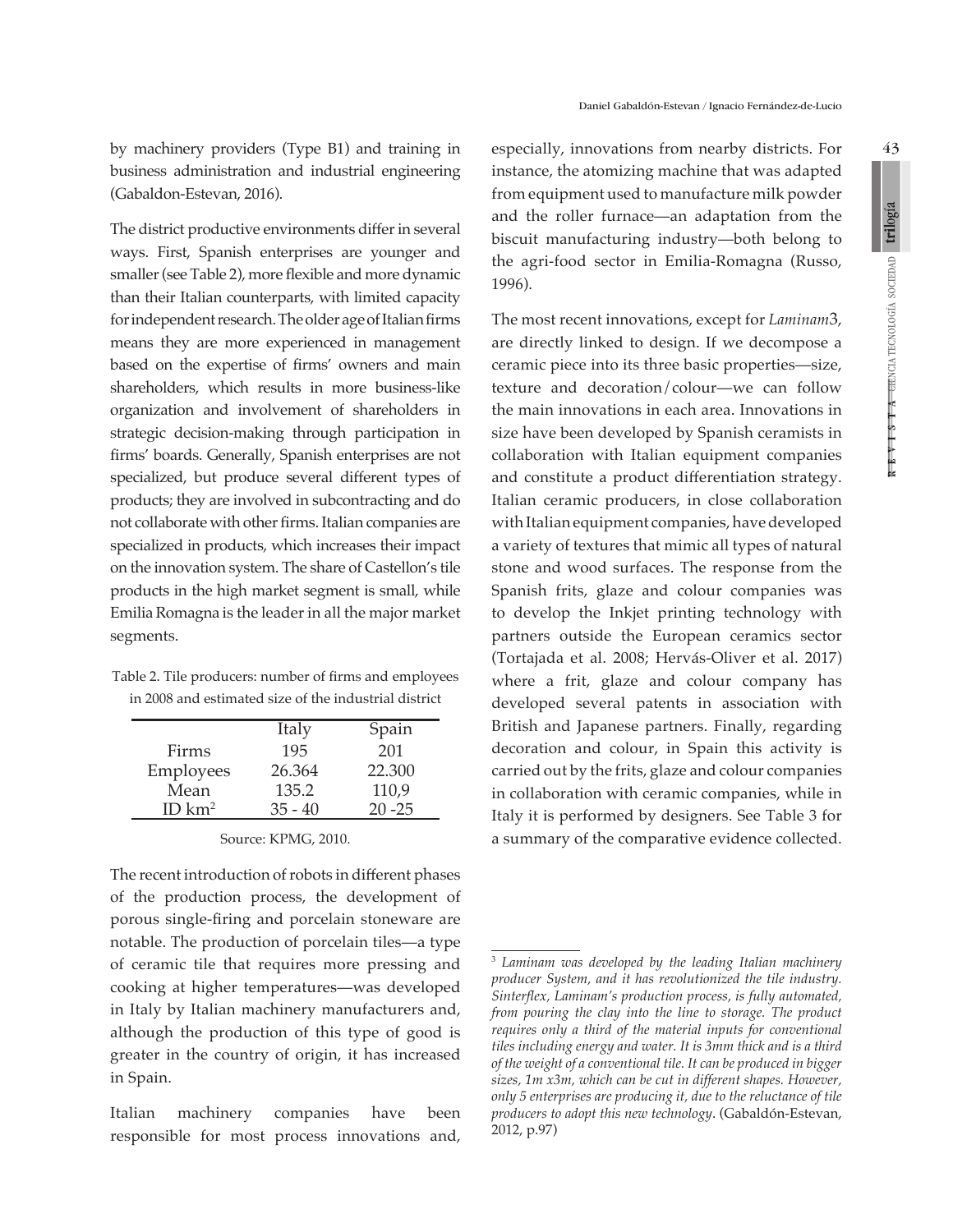| Spain                                                                                                                                                                                                                 | Italy                                                                                                                                                                                                         |  |  |  |
|-----------------------------------------------------------------------------------------------------------------------------------------------------------------------------------------------------------------------|---------------------------------------------------------------------------------------------------------------------------------------------------------------------------------------------------------------|--|--|--|
| <b>Institutional Environment</b>                                                                                                                                                                                      |                                                                                                                                                                                                               |  |  |  |
| The associative level is fragmented (ASCER,<br>ANFFECC, ASEBEC, ANDIMAC, AFPE and ATC)<br>and although ASCER is the most important actor,<br>it is not as predominant as its Italian counterparts,<br>Assopiastrelle. | The associative level is concentrated mainly around<br>Assopiastrelle and ACIMAC.                                                                                                                             |  |  |  |
| Relevance of Cevisama and QUALICER as<br>international events.                                                                                                                                                        | Leader position of Cersaie and Tecnargilla.                                                                                                                                                                   |  |  |  |
| There are no direct policies to support the sector,<br>although good institutional disposition is observed.                                                                                                           | There are no direct policies to support the sector and<br>the institutional disposition is weaker.                                                                                                            |  |  |  |
| <b>Scientific Environment</b>                                                                                                                                                                                         |                                                                                                                                                                                                               |  |  |  |
| Important role of the Jaume I University (UJI) training<br>Chemist and Chemist Engineers. Deficient commercial<br>and management training. Inadequate Industrial<br>Engineering training.                             | The Modena and Reggio Emilia University only<br>recently offers degrees on Chemistry and Ceramic<br>Engineering, being more experienced on Business<br>Administration and on Industrial Engineering training. |  |  |  |
| Research is developed by the ICV (Ceramic and Glass<br>Institute), the ITC (Technological Institute of Ceramics)<br>and the UJI (Jaume I University).                                                                 | Less research is done in the Italian scientific<br>environment, and it is carried by the CCB (Ceramic<br>Centre of Bologna).                                                                                  |  |  |  |
| Environment of the Providers of Technological and Advanced Services                                                                                                                                                   |                                                                                                                                                                                                               |  |  |  |
| Technological innovation is driven by the glaze sub<br>sector and assisted by the ITC (Technological Institute<br>of Ceramics).                                                                                       | Technological innovation is driven and supported by<br>the capital goods sub sector and design studios.                                                                                                       |  |  |  |
| Central role of the ITC in education and process<br>innovations.                                                                                                                                                      | The role of the CCB (Ceramic Centre of Bologna),<br>although important, is not as central as its Spanish<br>counterpart.                                                                                      |  |  |  |
| Education on chemistry and cooperation from the ATC<br>(Ceramic Technicians Association) is remarkable.                                                                                                               | Excellence in design, business administration and<br>commercialization.                                                                                                                                       |  |  |  |
| <b>Production Environment</b>                                                                                                                                                                                         |                                                                                                                                                                                                               |  |  |  |
| Small and Medium Enterprises, flexible and dynamic.                                                                                                                                                                   | Bigger ceramic holdings, less dynamic than their<br>Spanish counterparts.                                                                                                                                     |  |  |  |
| Low specialisation, most companies undertake all<br>product types.                                                                                                                                                    | Higher product specialisation.                                                                                                                                                                                |  |  |  |
| Relative vertical integration within companies.                                                                                                                                                                       | Weak vertical integration within companies.                                                                                                                                                                   |  |  |  |
| Family-founded firms; decisions are still adopted by<br>the owner or main shareholder.                                                                                                                                | Decisions are adopted by shareholders in boards,<br>adopting a more management-like approach.                                                                                                                 |  |  |  |
| Small inter-firm collaboration in R&D projects.<br>Subcontracting is considerable.                                                                                                                                    | Stronger involvement of tile firms in the Sectoral<br>Innovation System articulation.                                                                                                                         |  |  |  |

#### Table 3. Summary of comparative evidence collected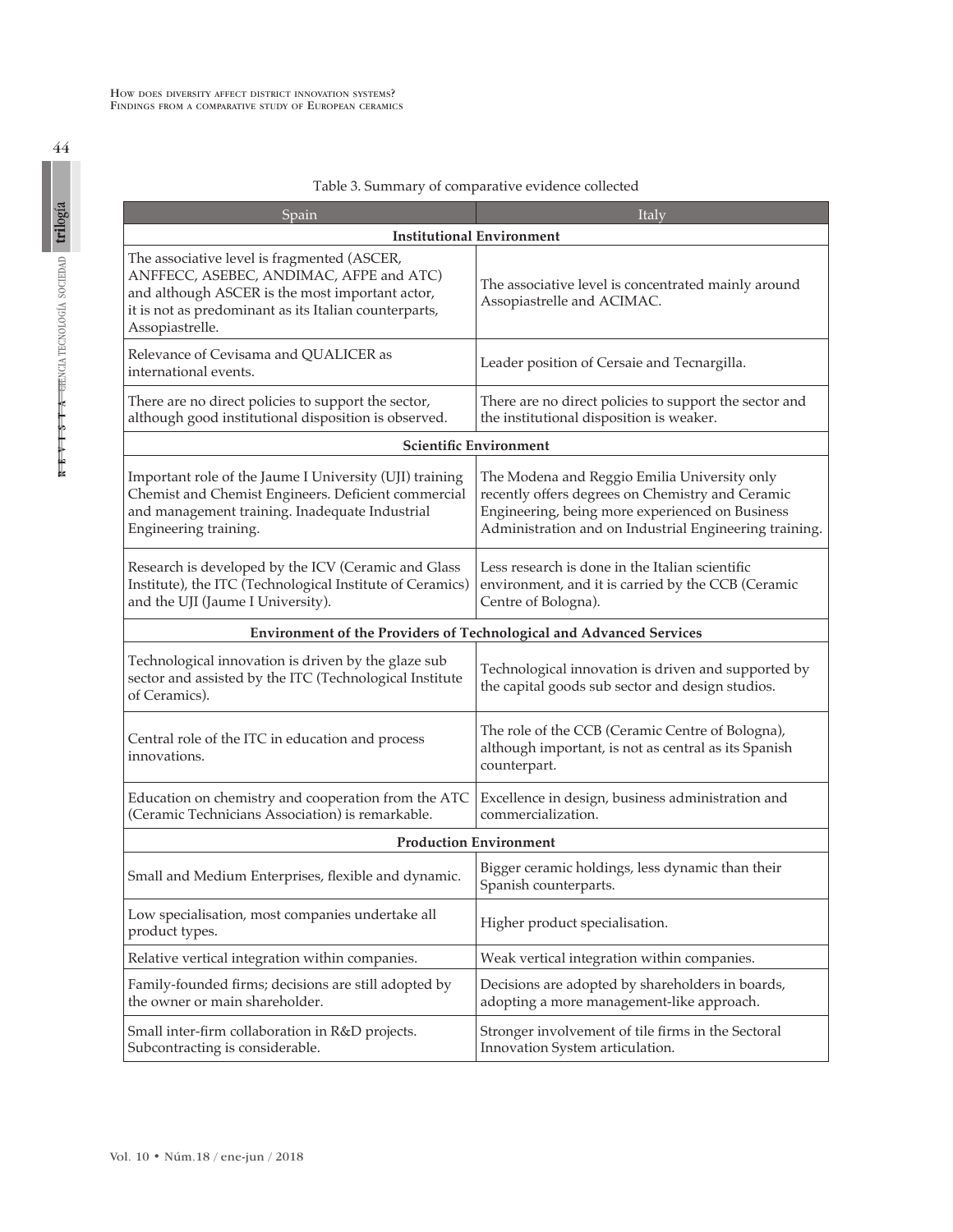| Spain                                                                                                                                                                            | Italy                                                                                                                                                           |  |  |  |
|----------------------------------------------------------------------------------------------------------------------------------------------------------------------------------|-----------------------------------------------------------------------------------------------------------------------------------------------------------------|--|--|--|
| Weakness in the high market segment positioning.                                                                                                                                 | Leadership in main markets.                                                                                                                                     |  |  |  |
| <b>Environmental Interactions</b>                                                                                                                                                |                                                                                                                                                                 |  |  |  |
| Information flows between the UJI, the ITC, the glaze<br>companies, and the ceramic companies, and it is<br>reinforced by the mobility of and relationship between<br>graduates. | Dense network of actors invigorated by capital goods<br>companies.                                                                                              |  |  |  |
| The internationalization of the Spanish district with the<br>Italian one is realized through the relationship between<br>Spanish ceramists and Italian capital goods providers.  | The internationalization of the Italian district with the<br>Spanish one is realized through the relation of Italian<br>ceramists with Spanish glaze providers. |  |  |  |
| Predominant role of the institutional actors.                                                                                                                                    | Predominant role of business associations.                                                                                                                      |  |  |  |
| Innovation within the district                                                                                                                                                   |                                                                                                                                                                 |  |  |  |
| Few relevant innovations both of product and process,<br>more frequent in design and carried out by glaze firms.                                                                 | Frequent product and process innovations driven by<br>their leading position in capital goods.                                                                  |  |  |  |
| Too much dependent on capital goods providers and<br>glaze firms.                                                                                                                | They try not to be excessively dependent on providers.                                                                                                          |  |  |  |
| Lower innovative tension than their Italian<br>counterparts.                                                                                                                     | Continuous search for new tile uses                                                                                                                             |  |  |  |

Source: Authors' own elaboration.

Figure 1. Depicts the context of the tile innovation systems in Spain and Italy. It shows three regionally bounded (productive, scientific and technological) environments that are influenced by their legal and institutional frameworks.



Source: Adapted from Fernández-de-Lucio, et al. (2005).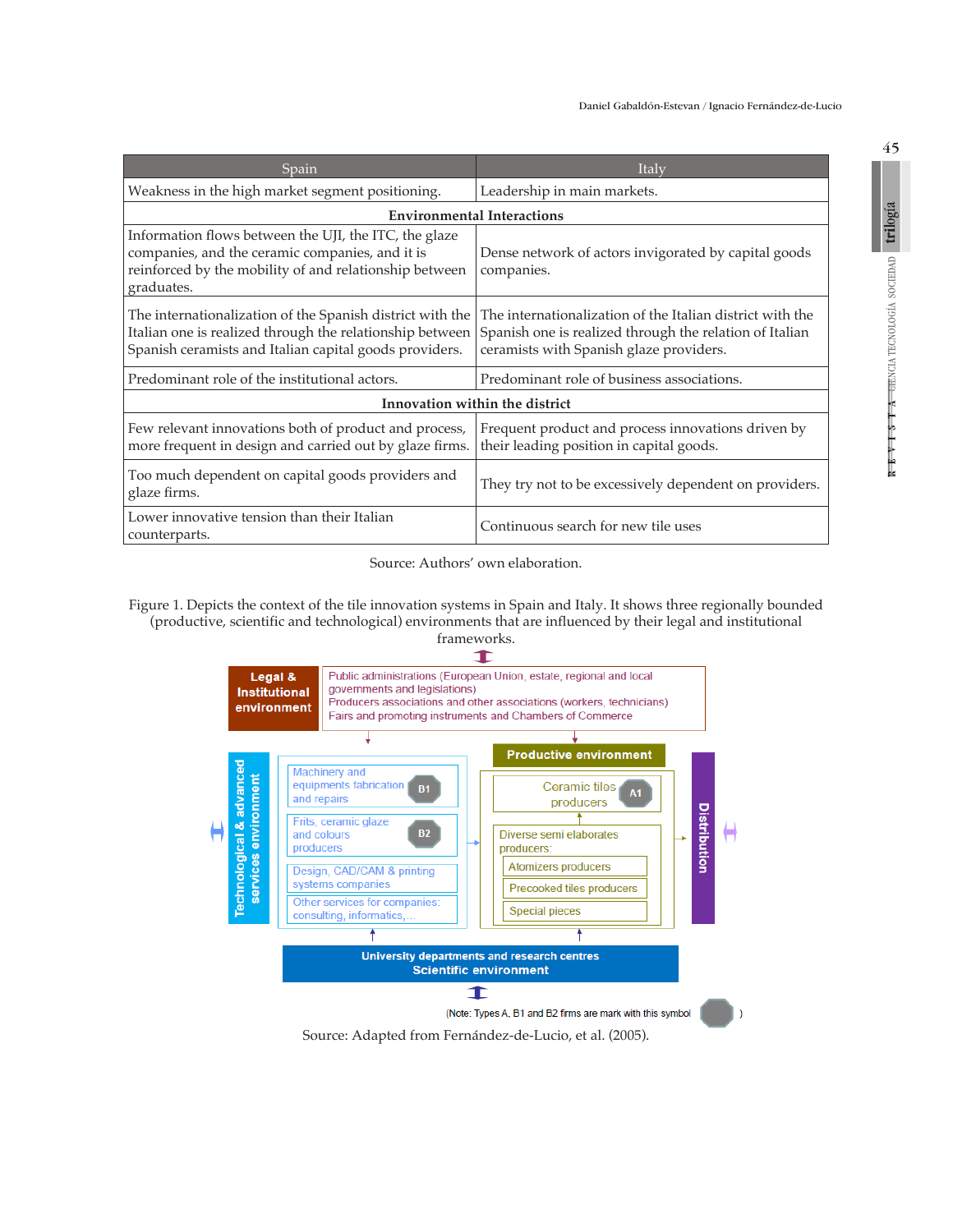How does diversity affect district innovation systems? Findings from <sup>a</sup> comparative study of European ceramics

# **DISCUSSION**

To contribute to the debate over the role of conglomerates to influence innovative capacity, we formalize our propositions following Nelson's (1993) primary typology of enterprises in light of the evidence presented in the Section 3.

Our first proposition (P1) states that innovation in a given industrial district strongly depends on the district structure in terms of the types of enterprises included. This dependence is positive: the more Type B enterprises included in the district, the higher the district's innovation capacity. As a result, the composition of these firms (in terms of number of B1 and B2 companies) will influence the predominant type of innovation.

The second proposition (P2) claims that the innovation capacity of a district depends on the strength of the relations between Type B district enterprises and Type B enterprises in neighbouring districts specialized in other industry sectors. This is especially important if Type B1 firms are more dependent on input suppliers than Type B2 firms. In other words, innovation in a given industrial district might be more influenced by innovations developed in neighbouring districts specialized in other industrial sectors, if the process is facilitated by the relations among other Type B1 enterprises.

Our assumptions are that district innovation capacity is affected positively by: a) (P1) the presence, magnitude and composition of Type B firms in a given district; and b) (P2) the strength of the relationships among these companies and Type B enterprises in neighbouring districts specialized in other industrial sectors.

Proposition 1 states that innovation in a given industrial district is dependent on the district structure in terms of the types of enterprises it includes. We suggest that there is a positive relationship between the number of Type B enterprises and the district innovation capacity. We also observe that the different compositions

Vol. 10 • Núm.18 / ene-jun / 2018

of Type B enterprises will influence the type of innovation that predominates. Proposition 2 claims that the strength of the relationships between Type B1 tile enterprises and Type B1 enterprises in neighbouring districts will influence the innovation activity in a given district.

Our analysis suggests that Type A enterprises in the Spanish industry are relatively smaller than Italian ceramic tile firms (see Table 2), which could limit the former's capacity for innovation. Also, the Spanish ceramic tile district seems to have an insufficient critical mass of technology suppliers (Type B1) to produce innovations other than those specifically related to glaze production and application; they have a weaker set of advanced service purveyors specialized in design. In Spain, firms are mainly focused on the production of the commodity (Type A) and much less on the production of components. The consequences of being specialized only in the production of the traded good include isolation and low levels of cooperation among the actors in the value chain. Since inclusion and high levels of cooperation are prerequisites for innovation in an industrial district, the evidence provides tentative support for P1. Also, considering the major role of knowledge in innovation in an industry context, the absence of providers of knowledge-intensive processes—such as advanced services and technology (Type B1) has an impact on the relations with universities.

Tile making includes the important component of glaze, which is a complex and highly scientificallydependent input. In the Spanish tile district, the glaze makers (Type B2) provide services such as technical assistance and design, which in part compensates for the lack of specific service providers. The presence of glaze producers in the district fosters cooperation with the chemistry departments of universities in the region. This cooperation promotes innovation mainly, but not exclusively, in aspects related to the chemistry of glazing. The existence of ties with university departments is strongly related to the efforts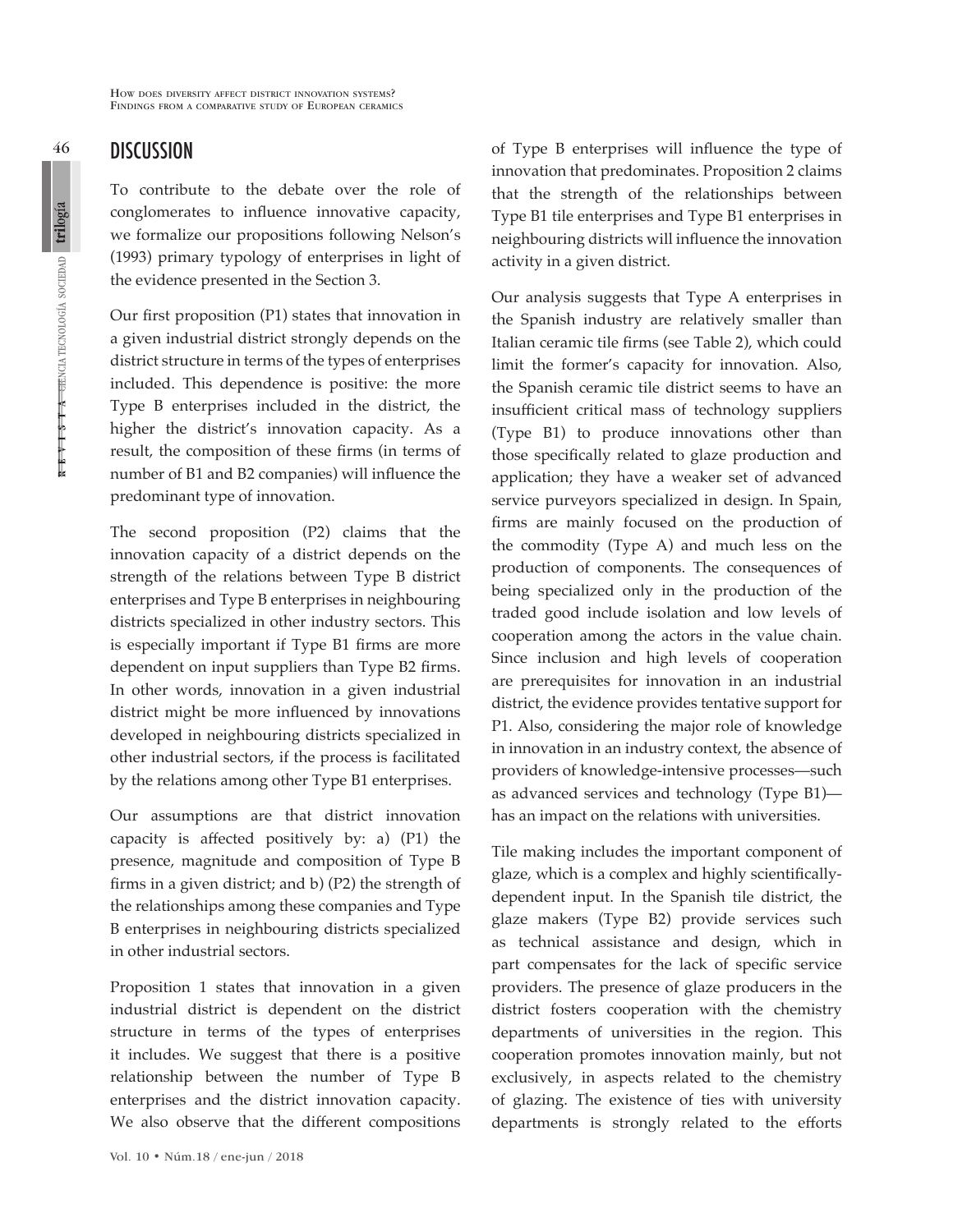made by enterprises in the ceramic tile sector to recruit employees with specialist training and a degree in chemistry. This has two important consequences for sector performance. First, there is a strong relationship between education and social capital (Putnam, 1996; Cainelli and Zoboli, 2004; Hadjimanolis, 2003), especially tertiary education; and social capital implies cooperation among the agents in the system. The experience of studying at the same university and the rotation of workers among enterprises acts as 'glue' that enables successful cooperation and mutual assistance among technicians in the region. Second, the qualified human capital in the district facilitates the absorption and development of innovation (Fagerberg, 2003).

The Emilia Romagna district is a technology leader specialized in the commercialization and design of products. It is famous for fashion, design and technology advances in bioengineering, electronics and automobile engineering. Our analysis shows that, in addition to excellent performance in tile production, Emilia Romagna companies perform most of the complementary activities in the product value chain. The Italian district includes technology (Type B1), advanced services and components providers. This is important for several reasons. First, the fact that the producers of the commodity and the providers of capital goods are located in the same geographical space probably boosts confidence and facilitates information transfer, and may foster cooperation for innovation. Our evidence shows that most process innovations are developed by Italian capital goods producers, while developments in Spain are related only to the glazing process. This provides further support for P1. Second, the location of advanced services providers from different industries in the same geographical space probably facilitates greater transfer of knowledge. Evidence supporting P2 can be found in the cases of atomization and furnace tunnel technologies: providers of capital goods for tile manufacturing (Type B1) developed these technologies in close collaboration with the providers of capital goods for the agro-food industry (also Type B1) firms in neighbouring industrial districts. Nelson (1993) points out the fact that differences in the industry mix have a strong influence on the shape of the national innovation system. Our results suggest that this applies also to industrial districts.

# CONCLUSIONS

The objective of this study was to understand the links between innovation and cooperation involving the various elements in a given industrial district and the presence of enterprises and providers of technology and horizontal advanced services supporting several different types of industrial districts.

There are several conclusions relevant to our propositions that emerge from our comparative analysis of the tile industry districts in Castellon and Emilia Romagna. 1) We observed a strong role of competition in the Spanish district, which is not accompanied by similarly strong cooperation. Our interviews show that the level of competition in the Spanish and Italian districts is similar, but there is less active cooperation in the Spanish district. 2) The scarcity of technology and advanced services providers (Type B) in the Spanish district suggests that the important process and product innovations are introduced in Italy, with Spain adopting a follower role in most areas. 3) The existence of horizontal technology enterprises increases competition in innovation due to technology diffusion across neighbouring districts specialized in other sectors, which is favoured by the mobility of qualified workers. Findings 1) and 2) provide support for P1; finding 3) provides support for P2. Therefore, we can conclude that innovation positively depends on the relative level of technology and the presence of advanced service providers in a district, as well as the strength of the cooperation between these firms and similar firms in neighbouring districts. Our analysis also suggests that the districts in both countries would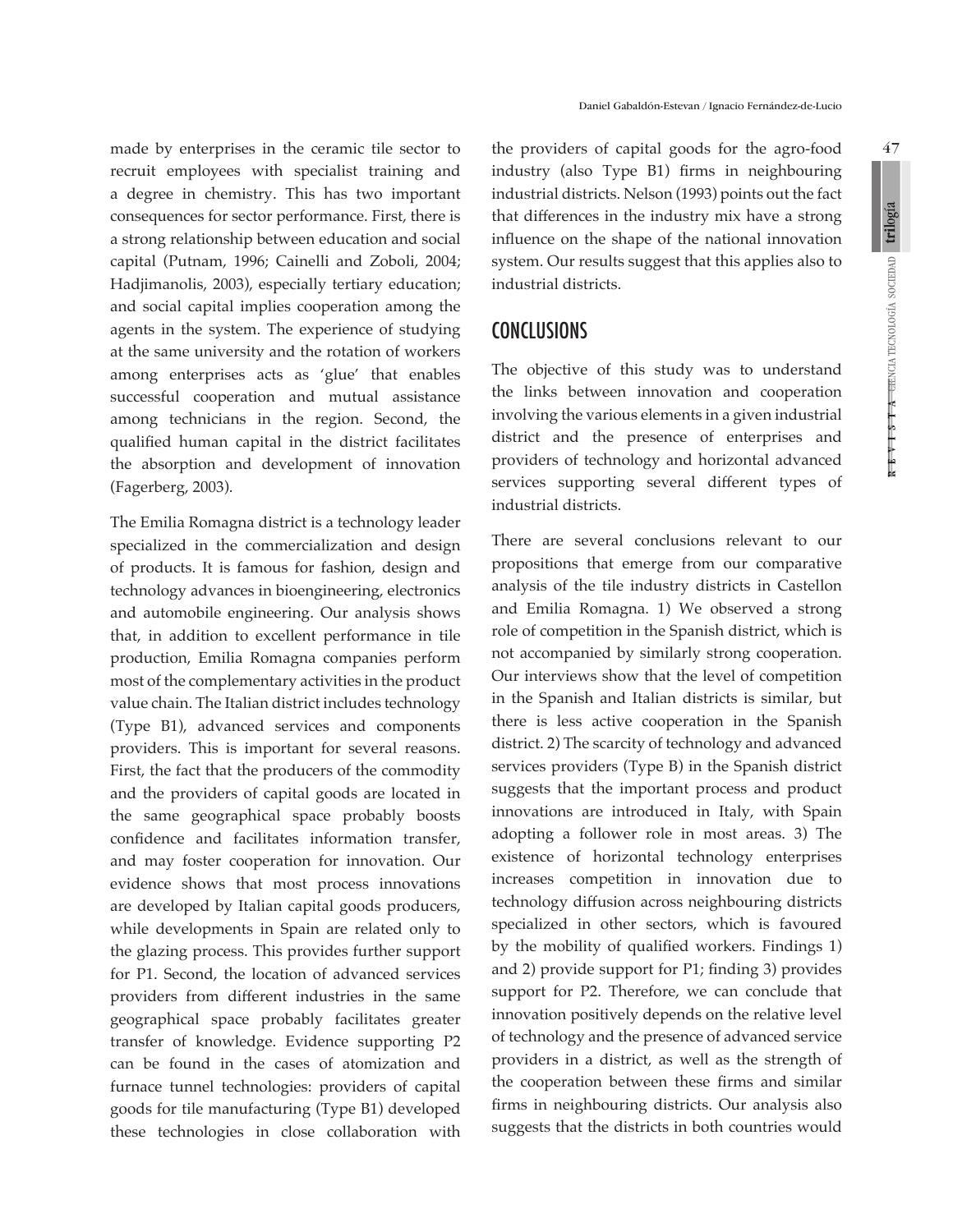benefit from stronger links with universities, which would increase the possibilities of developing radical innovations. As Coenen et al. (2015) point out, infusion of radical emergent technology is necessary, but not sufficient for new regional industrial path development. In our case, several radical innovations, such as self-cleaning tiles, were neither developed in Italy nor Spain despite their leading positions in tile production. The threat to European ceramics emerged in the 1990s with the entry of new countries and it grew during the 2008 crisis, which affected the economies of all southern Europe (Donatiello and Ramella, 2017). The providers of technology and advanced services, in addition to being more competitive, are better positioned to diversify their activities to new sectors.

# **REFERENCES**

- Baraldi, L. (2016) World production and consumption of ceramic tiles, Tile International, 3: 48-54.
- Becattini, G. (1979) Dal Settore Industriale al Distretto Industriale. Alcune considerazioni sull'unitá di indagine in economia industrial. *Revista di Economia e Politica Industriale* 1: 7-14.
- Becattini, G. (1992) El distrito industrial marshalliano como concepto socioeconómico. At Pyke, F., Becattini, G. y Sengenberger, W. (comps.) *Los distritos industriales y las pequeñas empresas. I. Distritos industriales y cooperación interempresarial en Italia*. Madrid: Ministerio de Trabajo y Seguridad Social, pp. 61-79.
- Becattini, G. (2002) Industrial sectors and industrial districts: Tools for industrial analysis. *European Planning Studies* 10(4): 483-93.
- Bellandi, M. (1996) Innovation and change in the Marshallian Industrial District, *European Planning Studies*, 4 (3): 357-369.
- Bertamino, F., Bronzini, R., De Maggio, M. and Revelli, D. (2016): Regional policies for innovation: the case of technology districts in Italy, *Regional Studies*, DOI: 10.1080/00343404.2016.1255321.
- Vol. 10 Núm.18 / ene-jun / 2018
- Boix, R. (2008) Industrial districts, innovation and I-district effect: territory or industrial specialization? *Working Papers wpdea0807*, Barcelona: Departament d'Economia Aplicada. Universitat Autònoma de Barcelona.
- Boix, R., Sforzi, F., Galletto, V., and Llobet, J. (2015). Sistemas locales de trabajo y distritos industriales en España 2011-2011. *Reunión Annual de Clusters y Distritos Industrials*, 28-29.
- Cainelli, G. and Zoboli, R. (2004) The structural evolution of industrial districts and adaptive competitive advantages. In Cainelli G and Zoboli R (eds.) *The Evolution of Industrial Districts. Changing Governance, Innovation, and Internalisation of Local Capitalism in Italy*. Heidelberg: Physica-Verlag, pp. 3-29.
- Carlsson, B. and Stankiewicz, R. (1995) On the Nature, Function and Composition of Technological Systems. In Carlsson B (ed.) T*echnological systems and economic performance: the case of factory automation*, Boston, Dordrecht and London: Kluwer Academic Publishers.
- Coenen, L., Moodysson J. and Martin, H. (2015) Path Renewal in Old Industrial Regions: Possibilities and Limitations for Regional Innovation Policy, *Regional Studies*, 49:5, 850-865.
- Dei Ottati, G. (2006) El «efecto distrito»: algunos aspectos conceptuales de sus ventajas competitivas, *Economía Industrial*, (359): 73-79.
- Doloreux, D. and Porto Gomez, I. (2017) A review of (almost) 20 years of regional innovation systems research, *European Planning Studies*, 25:3, 371-387.
- Donatiello, D. and Ramella, F. (2017) The Innovation Paradox in Southern Europe. Unexpected Performance During the Economic Crisis, *South European Society and Politics*, 22:2, 157-177.
- Edquist, C. (ed.) (1997) *Systems of innovation; Technologies, Institutions, and Organizations*. London: Pinter.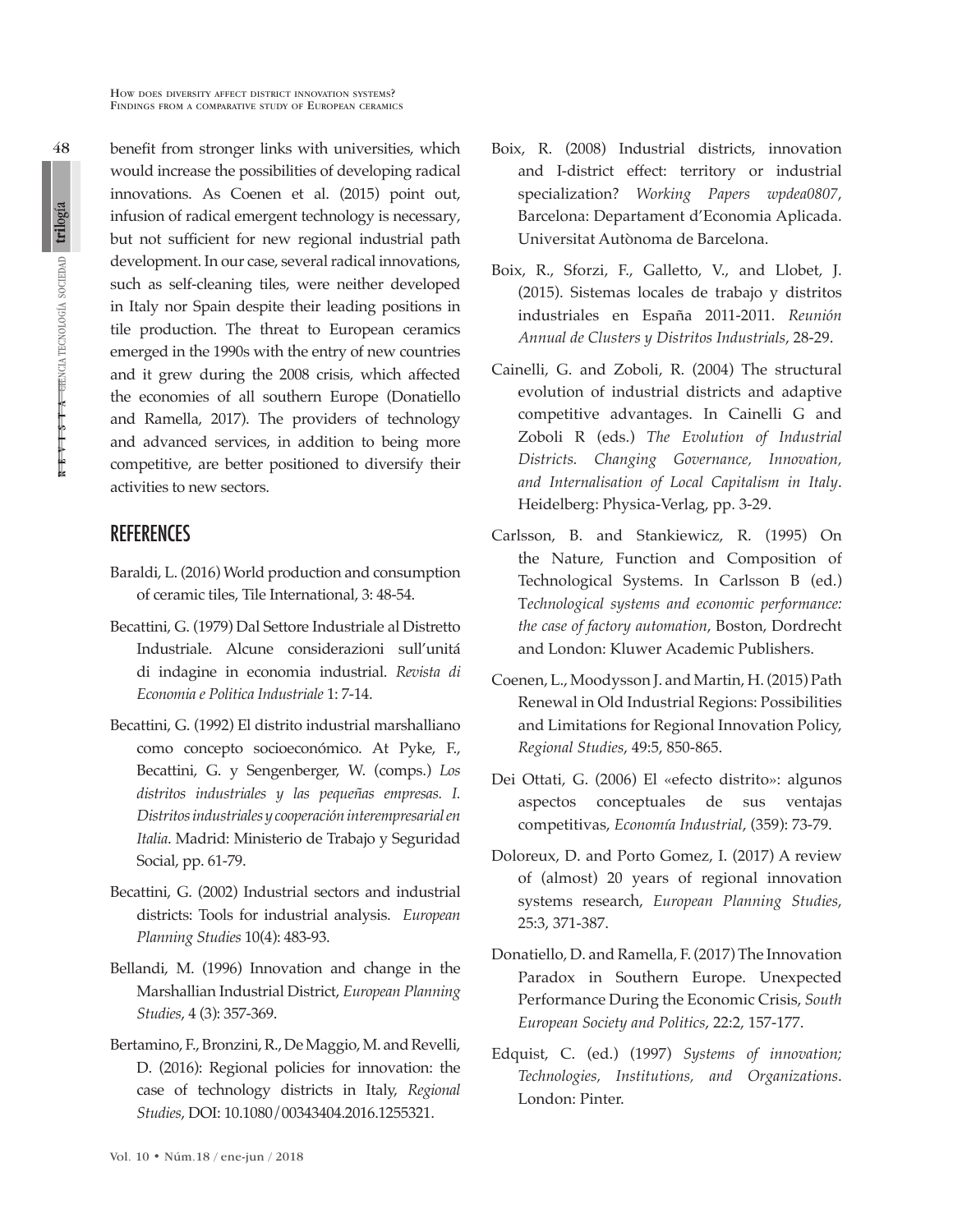Edquist, C. (2004) Systems of Innovation: Perspectives and Challenges En Fagerberg, J., Mowery, D. y Nelson, R. R. (ed.) *Oxford Handbook of Innovation*, Oxford: Oxford University Press, pp. 181-208.

- Evans, N., and Bosua, R. (2017). Exploring innovation in regional manufacturing SMEs. *Small Enterprise Research*, 1-18.
- Fagerberg, J. (2003) Innovation: A Guide to the Literature. *Working Papers on Innovation Studies 20031012* Oslo: Centre for Technology, Innovation and Culture, University of Oslo.
- Fernández-de-Lucio, I., Gabaldón-Estevan, D. and Gómez-de-Barreda, C., (2005) *La innovación en el sector de pavimentos y revestimientos cerámicos de la Comunidad Valenciana*, Alto Consejo Consultivo en I+D de la Presidencia de la Generalitat Valenciana. Valencia.
- Freeman, C. (1982) *The Economics of Industrial Innovation*, Londres: Pinter.
- Gabaldón-Estevan, D. (2016). Innovation Diffusion in the European Ceramic Tile Industry Supply Chain. In *Supply Chain Strategies and the Engineer-to-Order Approach* (76-97). Hersey: IGI Global.
- Gabaldón-Estevan, D., Criado, E. and Monfort, E. (2014) The Green Factor in European Manufacturing: A case study of the Spanish ceramic tile industry. *Journal of Cleaner Production* 70, 242-250.
- Gabaldón-Estevan, D., Fernández-de-Lucio, I. and Molina-Morales. F.X. (2012) Sistemas Distrituales de Innovación. *Arbor*, 188(753): 63-73.
- Gabaldón-Estevan, D. and Hekkert, M.P. (2013) How Does the Innovation System in the Spanish Tile Sector Function? *Boletín de la Sociedad Española de Cerámica y Vidrio* 52(3): 151-158.
- Hadjimanolis, A. (2003) The Barriers approach to Innovation. In Shavinina LV (ed.) The

International Handbook on Innovation. The Netherlands: Elsevier Science, pp. 559-573.

- Hauge, E.S., Kyllingstad, N., Maehle N. and Schulze-Krogh, A.C. (2017) Developing crossindustry innovation capability: regional drivers and indicators within firms, *European Planning Studies*, 25:3, 388-405.
- Hervás-Oliver, J.L., Albors-Garrigos, J., Estelles-Miguel, S. and Boronat-Moll, C. (2017): Radical innovation in Marshallian industrial districts, *Regional Studies*, DOI: 10.1080/00343404.2017.1390311.
- Hobday, M. (1991) *Dynamic networks, technology diffusion and complementary assets: Explaining U.S. decline in semiconductors*. DRC Discussion Papers, 78. Falmer (UK): Science Policy Research Unit, University of Sussex.
- Kline, S. J. and Rosenberg, N. (1986) *An overview of innovation*. Washington, D. C.: National Academy Press.
- Kogler D.F. (2015) Editorial: Evolutionary Economic Geography – Theoretical and Empirical Progress, *Regional Studies*, 49:5, 705-711.
- KPMG (2010) *El Sector del Azulejo en España a través de 21 grandes empresas 2008-2004*. Available at http://www.kpmg.com/.
- López-Bazo, E. and Motellón, E. (2017): Innovation, heterogeneous firms and the region: evidence from Spain, *Regional Studies*, DOI: 10.1080/00343404.2017.1331296.
- Lundvall, B. A. and Borrás, S. (2005) Science, Technology, and Innovation Policy. At Fagerberg, J., Mowery, D. C. y Nelson, R. R. (eds.) *The Oxford Handbook of Innovation*, Nueva York: Oxford University Press, pp 599-631.
- Malerba, F. (1999) *Sectoral systems of innovation and production. DRUID Conference on: National Innovation Systems, Industrial Dynamics and Innovation Policy, Rebild*. Availbale at: http:// www.druid.dk/uploads/tx\_picturedb/ ds1999-69.pdf.